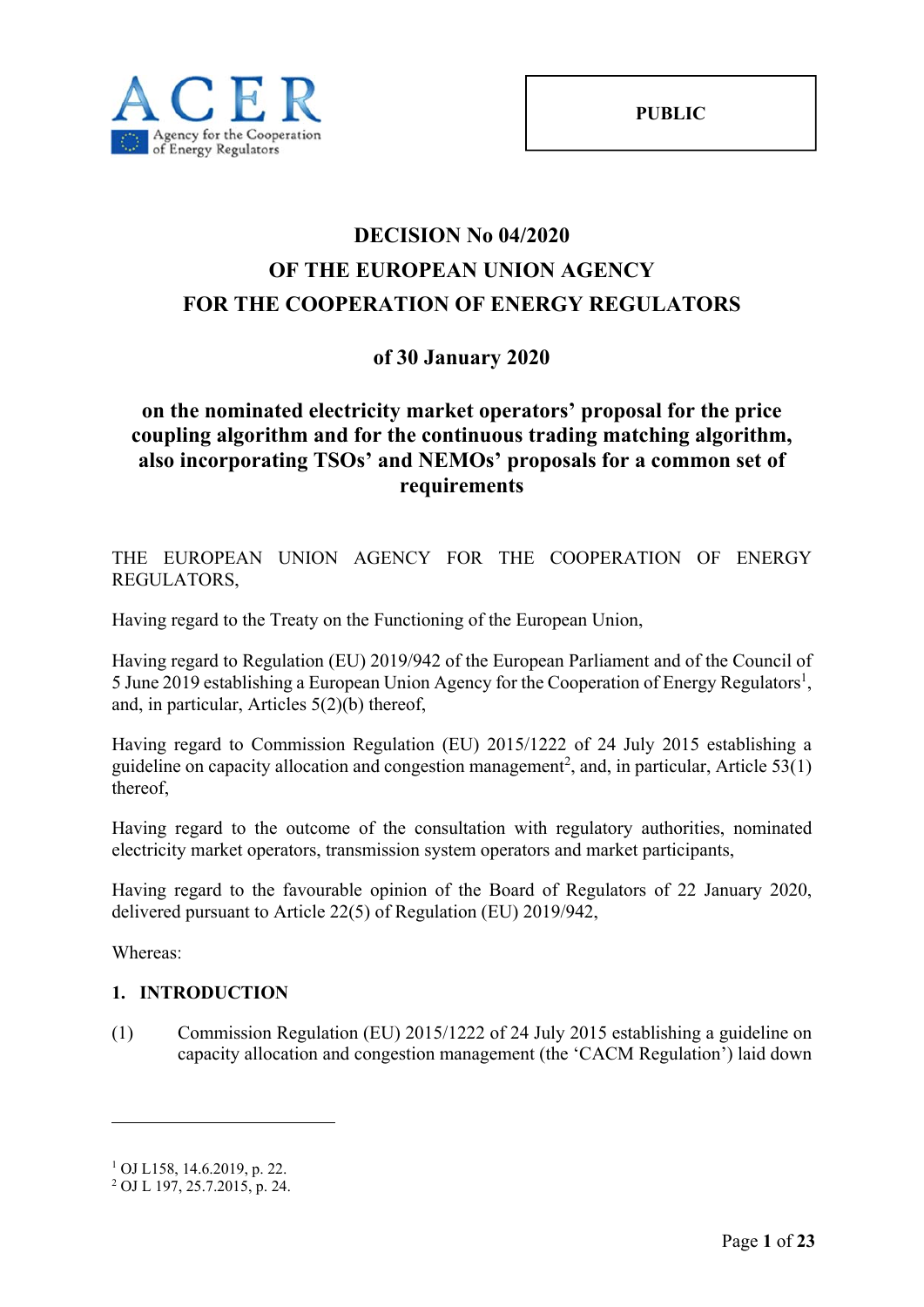

a range of requirements for cross-zonal capacity allocation and congestion management in the day-ahead and intraday markets in electricity. These requirements also include specific provisions for the development and maintenance of a price coupling algorithm and of a continuous trading matching algorithm for the single dayahead coupling ('SDAC') and for the single intraday coupling ('SIDC'), in accordance with Chapters 4 to 6 of the CACM Regulation.

- (2) On 26 July 2018, ACER issued its Decision No 08/2018 on the nominated electricity operators' ('NEMOs') proposal for the price coupling algorithm and for the continuous trading matching algorithm, also incorporating TSOs' and NEMOs' proposals for a common set of requirements ('Algorithm methodology'), in accordance with Article 37 of the CACM Regulation.
- (3) Pursuant to Article 5(2) of the Regulation (EU) 2019/942, where proposals for common terms and conditions or methodologies or their amendments, as the case might be, require the approval of all regulatory authorities, those proposals shall be submitted to ACER for revision and approval.
- (4) Accordingly, on 31 July 2019, all NEMOs submitted to ACER a proposal for amendment to the Algorithm methodology ('proposal for amendment'). This Decision is hereby made to revise and approve the proposal for amendment. Annex I to this Decision sets out the amended Algorithm methodology, pursuant to Article 37(5) of the CACM Regulation.

### **2. PROCEDURE**

#### $2.1.$ **Proceedings before ACER**

- (5) On 3 June 2019, the NEMO Committee, on behalf of all NEMOs, published the proposed amendments to the Algorithm methodology for public consultation, in accordance with Article 9(13) and Article 12 of the CACM Regulation and the consultation finished on 2 July 2019.
- (6) By email of 31 July 2019, the NEMO Committee, on behalf of all NEMOs, submitted a proposal for amendment to the Algorithm methodology to ACER for decision.
- (7) On 21 October 2019, ACER launched a public consultation on the proposal for amendment, inviting all market participants to submit their comments by 17 November 2019. In particular, ACER asked stakeholders to provide comments on (i) the timing of suspension of the cross-zonal capacity allocation within continuous trading during intraday auctions ('IDAs'), (ii) possible simplification of the choice of products in case the algorithms would face performance problems and iii) on the choice of monitoring and reporting indicators.
- (8) During the decision-making process, ACER closely cooperated with all NEMOs, all regulatory authorities and all transmission system operators ('TSOs') and consulted them on the proposed amendments during numerous teleconferences and meetings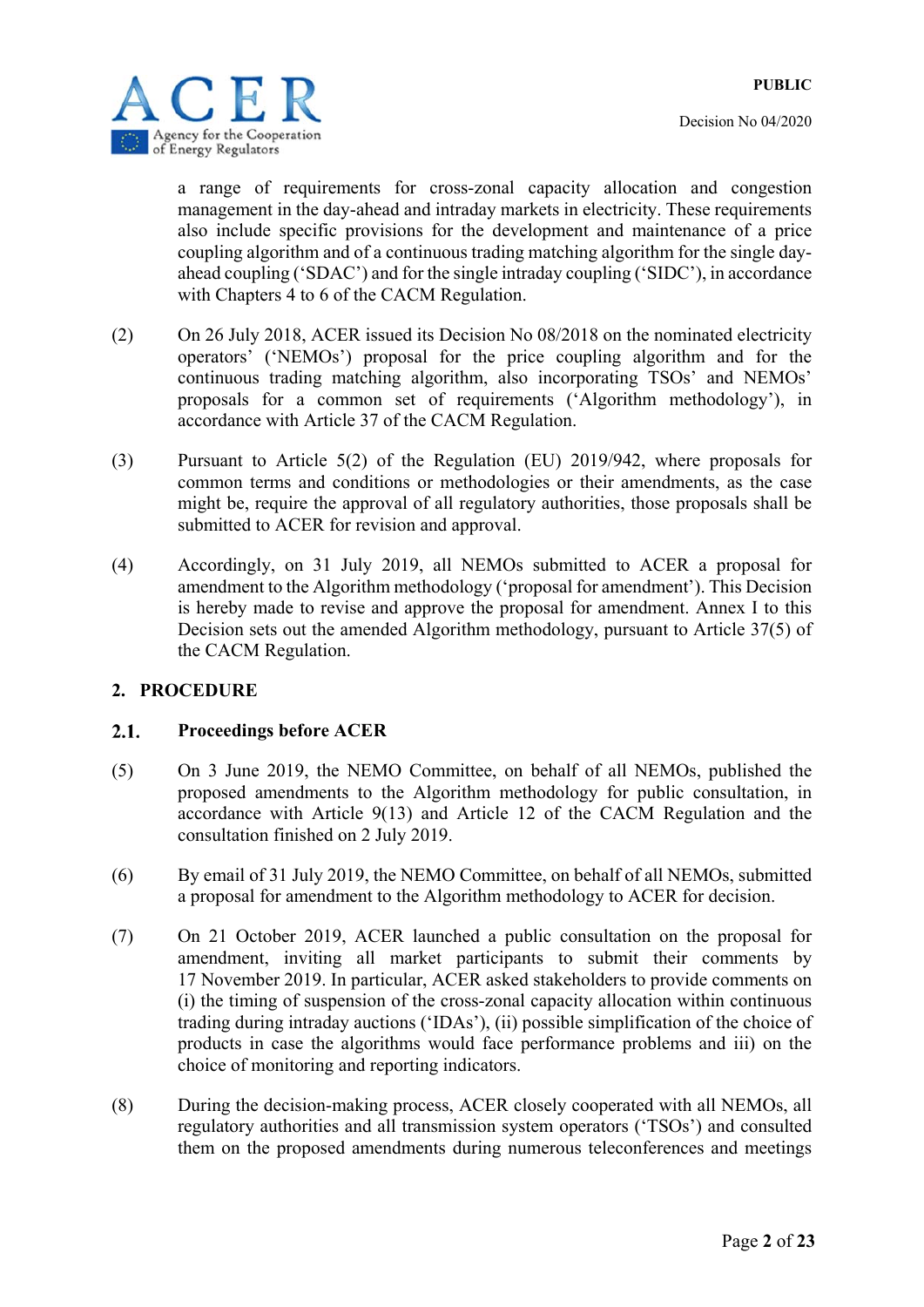

1

and through exchanges of textual amendments via emails. In particular, the following procedural steps were taken in 2019:

- 30 September: teleconference with NEMOs, TSOs and regulatory authorities;
- 3 October: teleconference with NEMOs, TSOs and regulatory authorities;
- 7 November: discussion with the regulatory authorities during the CACM Task Force meeting<sup>3</sup>;
- 14 November: teleconference with NEMOs, TSOs and regulatory authorities;
- 19 November: discussion during the ACER Electricity Working Group<sup>4</sup> meeting with regulatory authorities;
- 25 November: teleconference with NEMOs, TSOs and regulatory authorities;
- 5 December: teleconference with NEMOs, TSOs and regulatory authorities;
- (h) 9 December: teleconference with the regulatory authorities;
- 10 December: discussion during the Trilateral Coordination Group meeting with the NEMOs, TSOs, regulatory authorities and the representatives of the European Commission;
- 11 December: teleconference with NEMOs and discussion with the regulatory authorities during the Board of Regulators<sup>5</sup> meeting;
- 13 December: teleconference with NEMOs;
- 17 December: discussion with the regulatory authorities during the CACM Task Force meeting; and
- 9 January 2020: discussion with the regulatory authorities during the ACER Electricity Working Group meeting.

### **3. ACER'S COMPETENCE TO DECIDE ON THE PROPOSAL FOR AMENDMENT**

(9) According to Article 9(13) of the CACM Regulation, the NEMOs responsible for developing a proposal for terms and conditions or methodologies may request amendments of these terms and conditions or methodologies, which shall be approved in accordance with the procedure set out in that Article.

<sup>&</sup>lt;sup>3</sup> ACER's platform for discussing all issues connected to the CACM Regulation with the regulatory authorities.<br><sup>4</sup> According to Article 30 of Regulation No. 2019/942 of the European parliament and of the Council of 5 Jun

According to Article 30 of Regulation No 2019/942 of the European parliament and of the Council of 5 June 2019, establishing a European Union Agency for the Cooperation of Energy Regulators, the ACER Electricity working group supports the work of the Director and of the Board of Regulators on regulatory issues and for the purpose of preparing the opinions, recommendations and decisions.

<sup>&</sup>lt;sup>5</sup> The Board of Regulators is a decision-making body defined in Articles 21 and 22 of Regulation No 2019/942 of the European parliament and of the Council of 5 June 2019, establishing a European Union Agency for the Cooperation of Energy Regulators.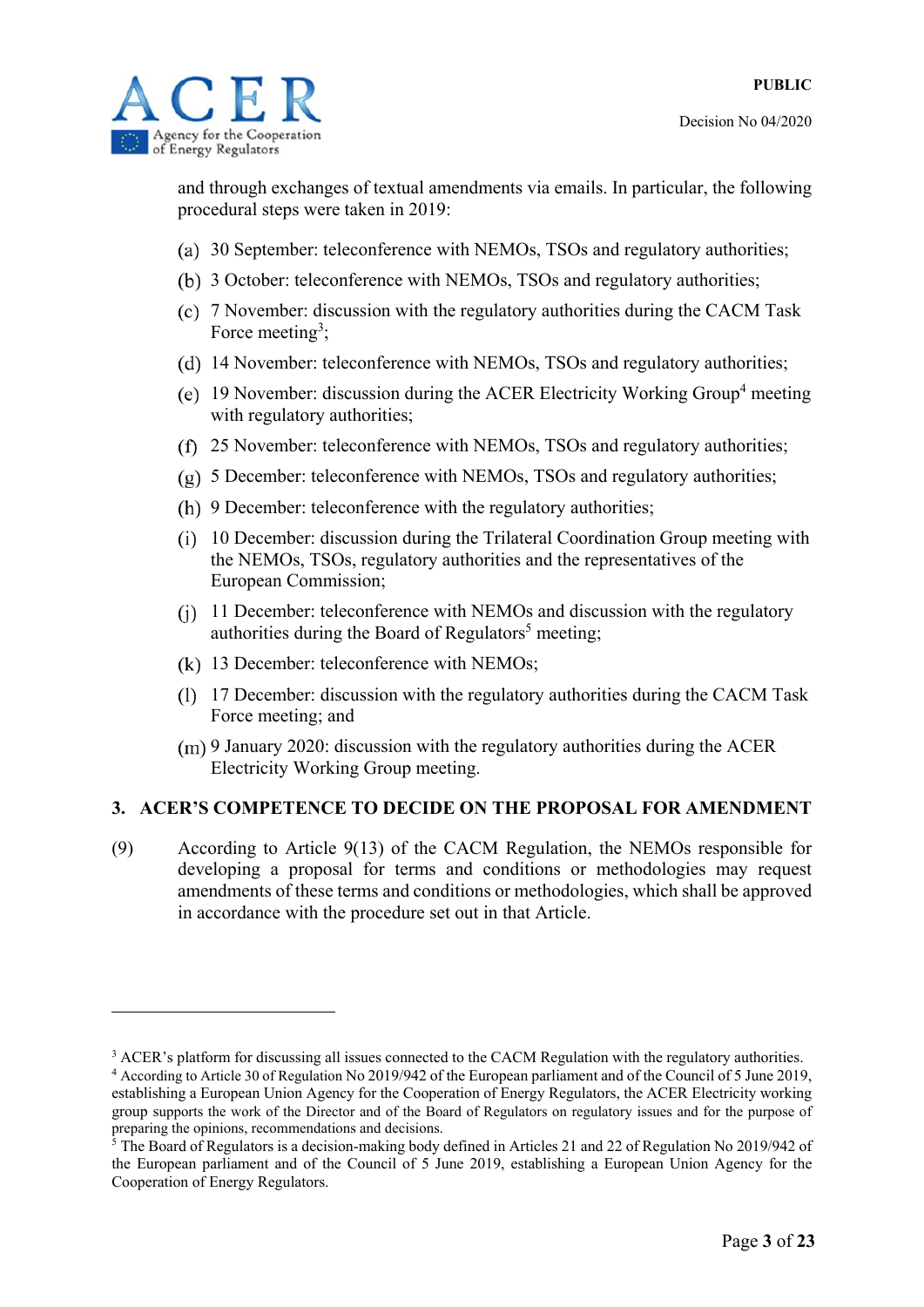

- Decision No 04/2020
- (10) According to Article 9(6)(g) of the CACM Regulation, proposals related to the algorithm developed in accordance with Article 37 of the CACM Regulation shall be subject to approval by all regulatory authorities.
- (11) According to Article 5(2)(a) of Regulation (EU) 2019/942, proposals for terms and conditions or methodologies, based on network codes and guidelines adopted before 4 July 2019 (i.e. the CACM Regulation), which require the approval of all regulatory authorities, shall be submitted to ACER for revision and approval.
- (12) Accordingly, on 31 July 2019, all NEMOs submitted the proposal for amendment on the Algorithm methodology to ACER for revision and approval, thereby making ACER competent to adopt a decision in that respect.

### **4. SUMMARY OF THE PROPOSAL FOR AMENDMENT**

- (13) The proposal for amendment includes the following elements:
- (14) The Recitals and Articles 1 and 2, which include general provisions, the scope of application and the definitions;
- (15) Articles 3 to 6, which include the summary of the algorithm requirements, the provisions on the price coupling algorithm, the continuous trading matching algorithm and the intraday auction algorithm including the timelines for the implementation of specific requirements;
- (16) Articles 7 to 9, which include provisions on the concept of usage of products and functionalities of the algorithms, on the monitoring of the algorithm performance and on the reporting of scalability;
- (17) Articles 10 and 11, which include provisions on the planning of changes and research and development activities;
- (18) Article 12, which determines corrective measures to be used in the case of an algorithm's performance degradation;
- (19) Articles 13 to 19, which include provisions describing the management of change process of the algorithms;
- (20) Articles 20 to 23, which include provision on the decision making process of all NEMOs and TSOs, including the functioning and establishment of an arbitral tribunal;
- (21) Articles 24 to 26, which include provisions on publishing, reporting, transparency and applicable language;
- (22) Annexes 1 and 2, which include the common set of requirements for the DA and ID timeframes; and
- (23) Annexes 3 and 4, which include the algorithm monitoring methodologies for the DA and ID timeframes.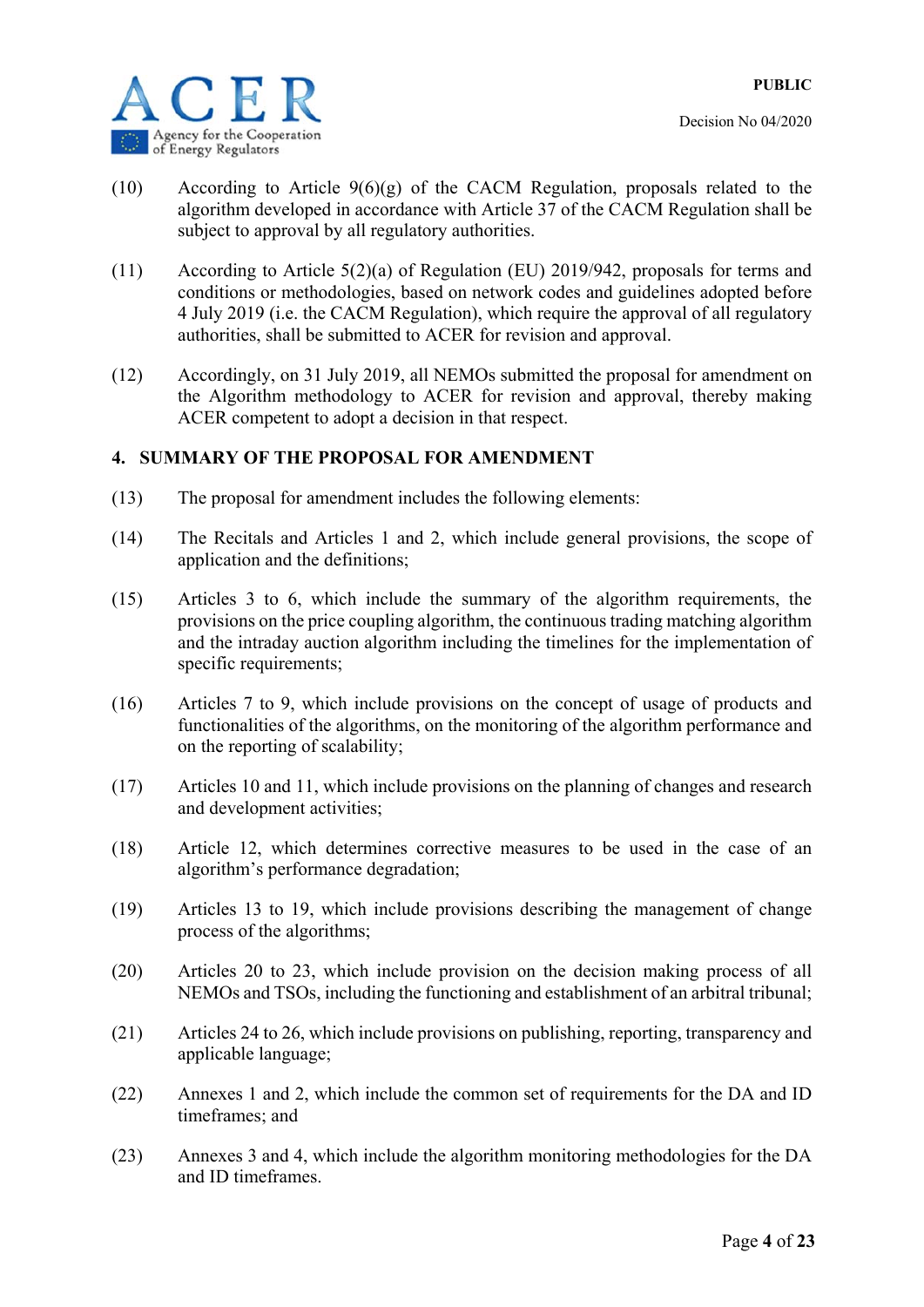

#### **5. ASSESSMENT OF THE PROPOSAL FOR AMENDMENT**

#### $5.1.$ **Legal framework**

- (24) According to Article 7(1)(b) of the CACM Regulation, NEMOs are responsible for establishing collectively the requirements for the single day-ahead and intraday coupling, the requirements for the market coupling operator ('MCO') functions and the price coupling algorithm with respect to all matters related to electricity market functioning in accordance with Article 7(2) and Articles 36 and 37 of the CACM Regulation.
- (25) According to Article 7(2) of the CACM Regulation, NEMOs have to carry out the MCO functions jointly with other NEMOs and those functions need to include the following: (i) developing and maintaining the algorithms, systems and procedures for single day-ahead and intraday coupling in accordance with Articles 36 and 51 of the CACM Regulation; (ii) processing input data on cross-zonal capacity and allocation constraints provided by coordinated capacity calculators in accordance with Articles 46 and 58 of the CACM Regulation; (iii) operating the price coupling and continuous trading matching algorithms in accordance with Articles 48 and 60 of the CACM Regulation; and (iv) validating and sending single day-ahead and intraday coupling results to the NEMOs in accordance with Articles 48 and 60 of the CACM Regulation.
- (26) According to Article 8(1) and 8(2)(a) and (b) of the CACM Regulation, all TSOs in Member States electrically connected to another Member State must participate in the single day-ahead and intraday coupling and jointly establish the TSOs requirements for the price coupling and continuous trading matching algorithms for all aspects related to capacity allocation in accordance with Article 37(1)(a) of the CACM Regulation, and jointly validate the matching algorithms against the above mentioned requirements in accordance with Article 37(4) of the CACM Regulation.
- (27) According to Article 36(1) and (2) of the CACM Regulation, all NEMOs must develop, maintain and operate a price coupling algorithm and a continuous trading matching algorithm. They must ensure that the price coupling algorithm and the continuous trading matching algorithm meet the requirements provided for, respectively, in Articles 39 and 52 of the CACM Regulation.
- (28) According to Article 36(4) of the CACM Regulation, where possible, NEMOs must use already agreed solutions efficiently to implement the objectives of the CACM Regulation.
- (29) According to Article 37(1) of the CACM Regulation (i) all TSOs need jointly to provide all NEMOs with a proposal for a common set of requirements for efficient capacity allocation to enable the development of the price coupling algorithm and of the continuous trading matching algorithm, where these requirements shall specify the functionalities and the performance, including the deadlines for the delivery of single day-ahead and intraday coupling results and the details of the cross-zonal capacity and allocation constraints to be respected; and (ii) all NEMOs need jointly to propose a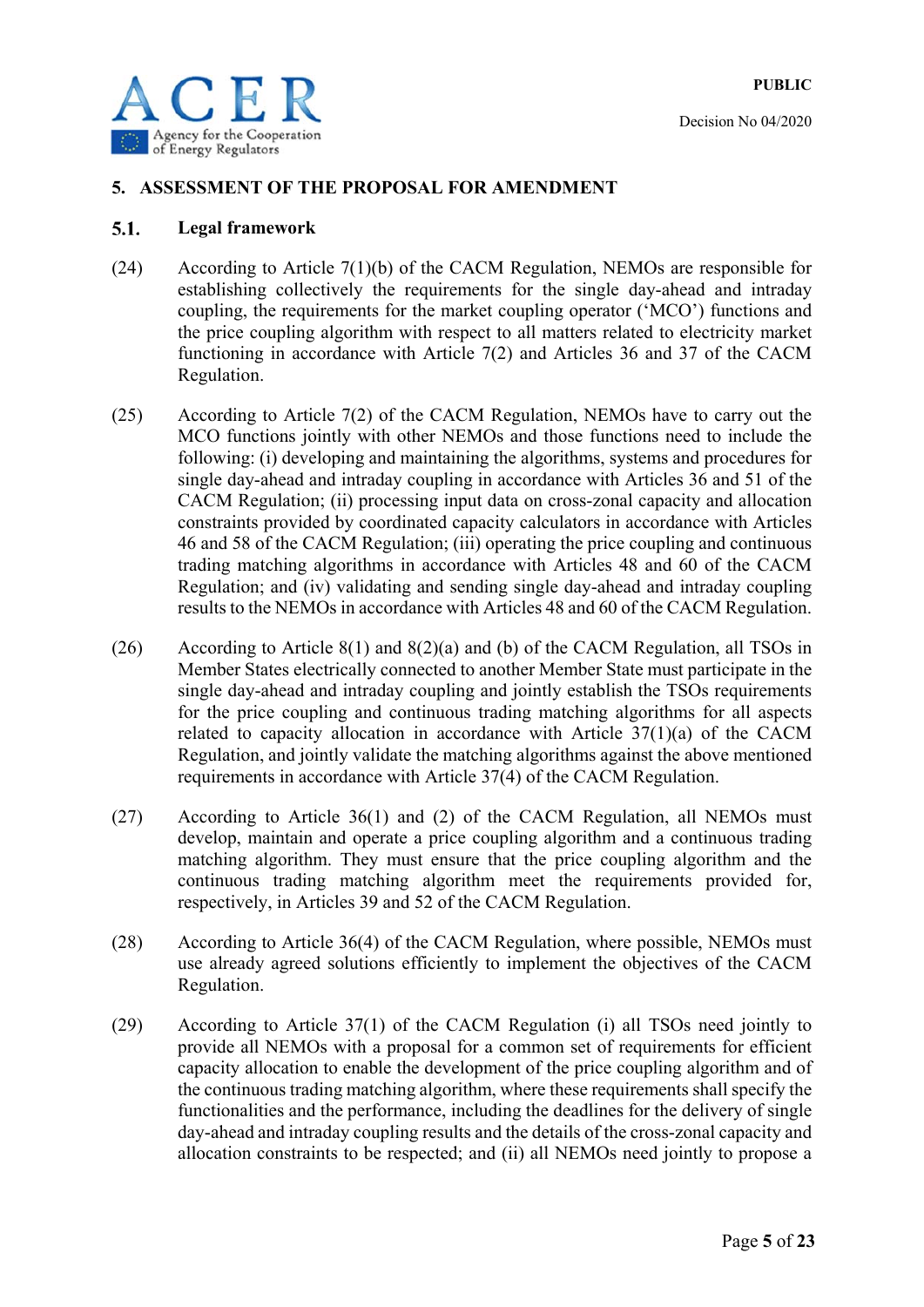

common set of requirements for efficient matching to enable the development of the price coupling algorithm and of the continuous trading matching algorithm.

- (30) According to Article 37(2) of the CACM Regulation, no later than three months after the submission of the TSOs' and NEMOs' proposals for a common set of requirements mentioned above, all NEMOs must develop a proposal for the algorithms in accordance with these requirements. This proposal shall indicate the time limit for the submission of the received orders by NEMOs required to perform the MCO functions in accordance with Article 7(1)(b) of the CACM Regulation.
- (31) According to Article 37(3) of the CACM Regulation, the all NEMOs' proposal mentioned above has to be submitted to all TSOs. If additional time is required to prepare this proposal, all NEMOs must work together supported by all TSOs for a period of not more than two months to ensure that the proposal complies with Article 37(1) and (2) of the CACM Regulation.
- (32) According to Article 37(4) of the CACM Regulation, the proposals referred to in Article 37(1) and (2) of the CACM Regulation shall be subject to consultation in accordance with Article 12 of the CACM Regulation.
- (33) According to Article 37(5) of the CACM Regulation, all NEMOs must submit the proposal developed in accordance with Article 37(2) and (3) of the CACM Regulation to all regulatory authorities for approval by no later than 18 months after the entry into force of this Regulation.
- (34) According to Article 38 of the CACM Regulation, the price coupling algorithm should produce the results set out in Article 39(2) of the CACM Regulation in a manner which: (i) aims at maximising the economic surplus for single day-ahead coupling for the price-coupled region for the next trading day; (ii) uses the marginal pricing principle according to which all accepted bids will have the same price per bidding zone and per market time unit; (iii) facilitates efficient price formation; (iv) respects cross-zonal capacity and allocation constraints; and (v) is repeatable and scalable. Moreover, the price coupling algorithm shall be developed in such a way that it would be possible to apply it to a larger or smaller number of bidding zones.
- (35) According to Article 39(1) of the CACM Regulation, in order to produce results, the price coupling algorithm shall use: (i) allocation constraints established in accordance with Article 23(3) of the CACM Regulation; (ii) cross-zonal capacity results validated in accordance with Article 30 of the CACM Regulation; and (iii) orders submitted in accordance with Article 40 of the CACM Regulation.
- (36) According to Article 39(2) of the CACM Regulation, the price coupling algorithm should produce at least the following results simultaneously for each market time unit: (i) a single clearing price for each bidding zone in EUR/MWh; (ii) a single net position for each bidding zone; (iii) the information which enables the execution status of orders to be determined.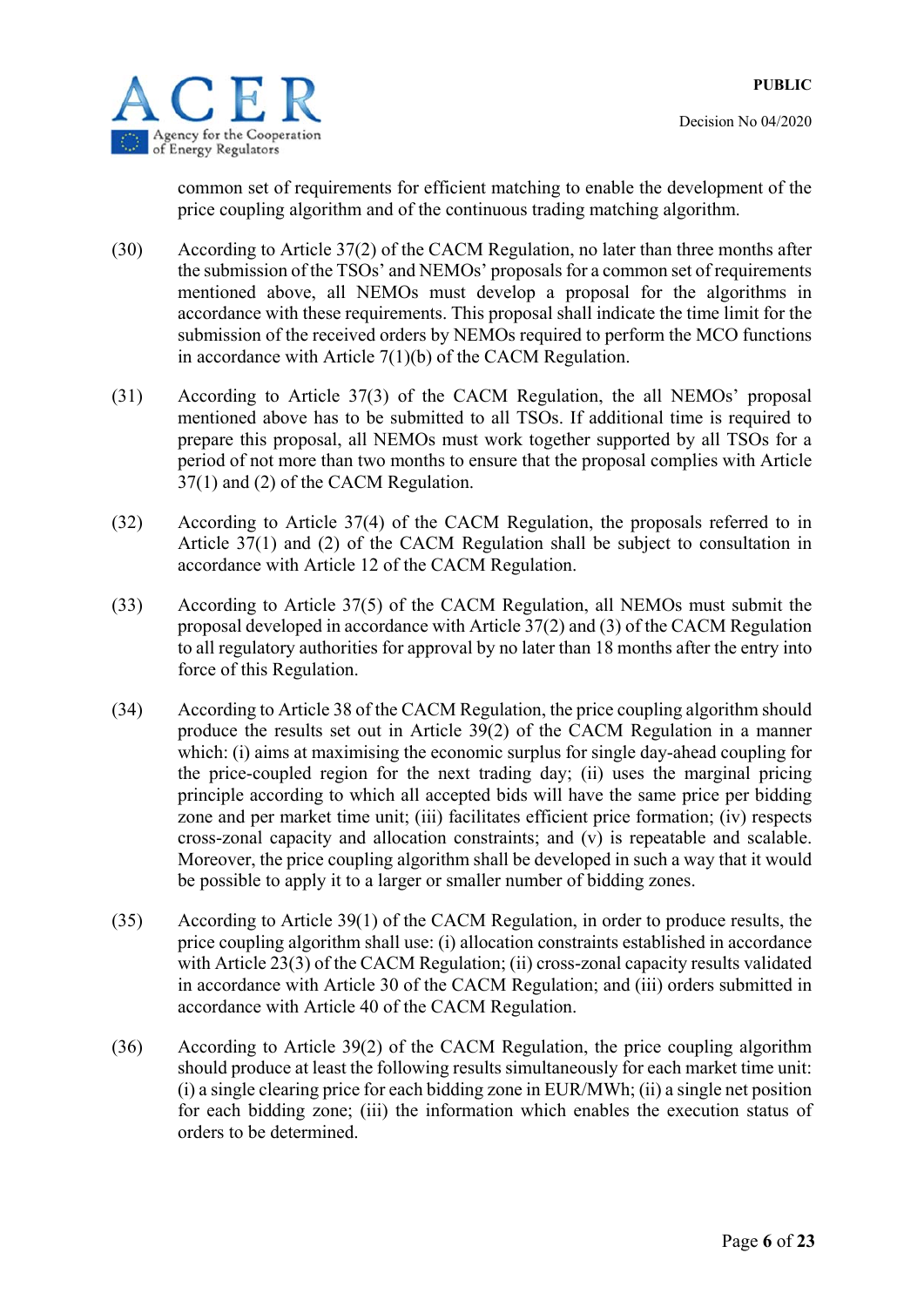

- (37) According to Article 39(3) of the CACM Regulation, all NEMOs must ensure the accuracy and efficiency of results produced by the price coupling algorithm.
- (38) According to Article 40 and Article 53 of the CACM Regulation the algorithms must be is able to accommodate the orders resulting from the products covering one market time unit and multiple market time units.
- (39) According to Article 51(1) of the CACM Regulation, from the intraday cross-zonal gate opening time until the intraday cross-zonal gate closure time, the continuous trading matching algorithm shall determine which orders to select for matching such that matching: (i) aims at maximising economic surplus for single intraday coupling per trade for the intraday market timeframe by allocating capacity to orders for which it is feasible to match in accordance with the price and time of submission; (ii) respects the allocation constraints provided in accordance with Article 58(1) of the CACM Regulation; (iii) respects the cross-zonal capacity provided in accordance with Article 58(1) of the CACM Regulation; (iv) respects the requirements for the delivery of results set out in Article 60 of the CACM Regulation; and (v) is repeatable and scalable.
- (40) According to Article 51(2) of the CACM Regulation, the continuous trading matching algorithm should produce the results provided for in Article 52 of the CACM Regulation and correspond to the product capabilities and functionalities set out in Article 53 of the CACM Regulation.
- (41) According to Article 52(1) of the CACM Regulation, all NEMOs, as part of their MCO function, need to ensure that the continuous trading matching algorithm produces at least the following results: (i) the execution status of orders and prices per trade; and (ii) a single net position for each bidding zone and market time unit within the intraday market.
- (42) According to Article 52(2) of the CACM Regulation, all NEMOs must ensure the accuracy and efficiency of results produced by the single continuous trading matching algorithm.
- (43) According to Article 62 of the CACM Regulation, as soon as the orders are matched, each NEMO must publish for relevant market participants at least the status of execution of orders and prices per trade produced by the continuous trading matching algorithm in accordance with Article 52(1)(a) of the CACM Regulation and each NEMO must ensure that information on aggregated executed volumes and prices is made publicly available in an easily accessible format for at least 5 years. The information to be published should be proposed by all NEMOs within the proposal for continuous trading matching algorithm pursuant to Article 37(5) of the CACM Regulation.
- (44) As a general requirement, Article 9(9) of the CACM Regulation demands that every proposal for terms and conditions or methodologies includes a proposed timescale for their implementation and a description of their expected impact on the objectives set out in Article 3 of the CACM Regulation.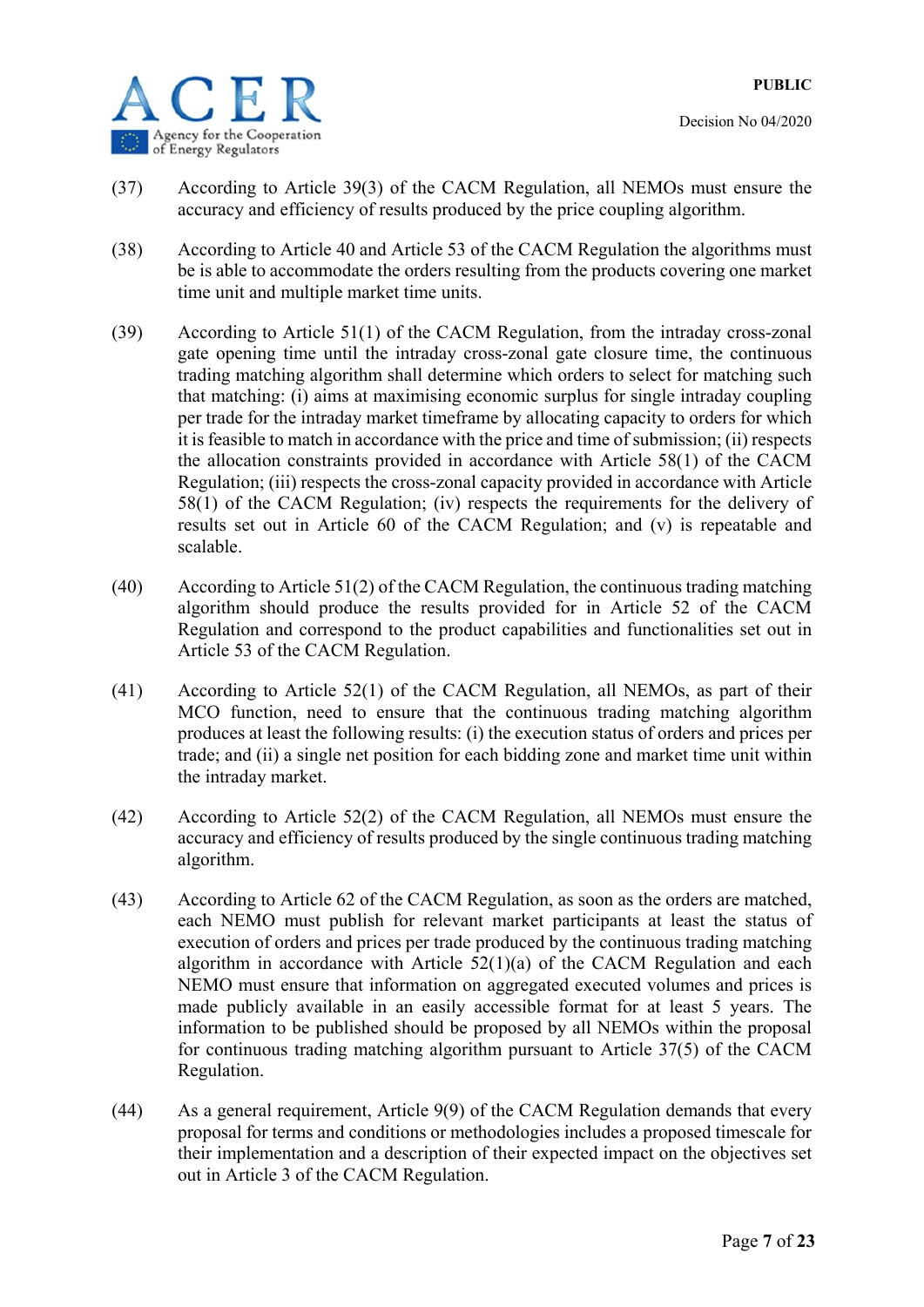

- (45) According to Recital 22 and Article 55 of the CACM Regulation, all TSOs shall develop a proposal for single methodology for pricing intraday cross-zonal capacity to establish reliable pricing of transmission capacity, which reflects congestion, if capacity is scarce. This requirement is understood as complementing the other legal requirements for single intraday coupling.
- (46) In addition, the ACER Decision No. 01/2019 of 24 January 2019, determines the Methodology for pricing intraday cross-zonal capacity, in accordance with Article 55 of the CACM Regulation. Articles 5 and 6 of Annex I to that ACER Decision set out the frequency of IDAs and require all TSOs to update and complement the common set of requirements for efficient capacity allocation to enable the development of the algorithm for IDAs, in accordance with Article 37(1)(a) of the CACM Regulation. While this methodology is not directly legally binding for the Algorithm methodology, the latter should nonetheless be consistent with the former.

#### $5.2.$ **Assessment of the legal requirements of the CACM Regulation**

#### 5.2.1. Requirements of Article 7 of the CACM Regulation

- (47) The proposal for amendment fulfils the requirements of Article  $7(1)(b)$  of the CACM Regulation, as all NEMOs and, where required in cooperation with all TSOs, collectively established the requirements for the single day-ahead and intraday coupling, as set out in Annex 1 and Annex 2 to the proposal for amendment.
- (48) The proposal for amendment fulfils the requirements of Article  $7(2)(a)$  and (b) of the CACM Regulation by: (i) providing rules and procedures for developing and maintaining the algorithms, systems and procedures as described in Articles 4 to 7 and in Article 10 of the proposal for amendment; and (ii) taking into account the crosszonal capacity and allocation constraints, as set out in Articles 3(6), 3(7) and 3(8) of the proposal for amendment.
- (49) The proposal for amendment fulfils the requirements of Article  $7(2)(c)$  and (d) of the CACM Regulation and the requirements of Article 48(1)(a) and (b) and Article 48(3) of the CACM Regulation because it specifies, in Article 4(12) of the proposal for amendment, the necessity to deliver single day-ahead coupling results: (i) to all NEMOs and all coordinated capacity calculators for the results set out in Article 39(2)(a) and (b) of the CACM Regulation; and (ii) to all NEMOs for the results set out in Article 39(2)(c) of the CACM Regulation.

#### 5.2.2. Requirements of Articles 8, 36 and 37 of the CACM Regulation

(50) The proposal for amendment fulfils the requirements of Article 8(2)(a) and (b) of the CACM Regulation by establishing the requirements for the price coupling and continuous trading matching algorithms in Annex 1 and Annex 2 of the proposal for amendment and providing them to all NEMOs in accordance with Article 37(1)(a) of the same Regulation.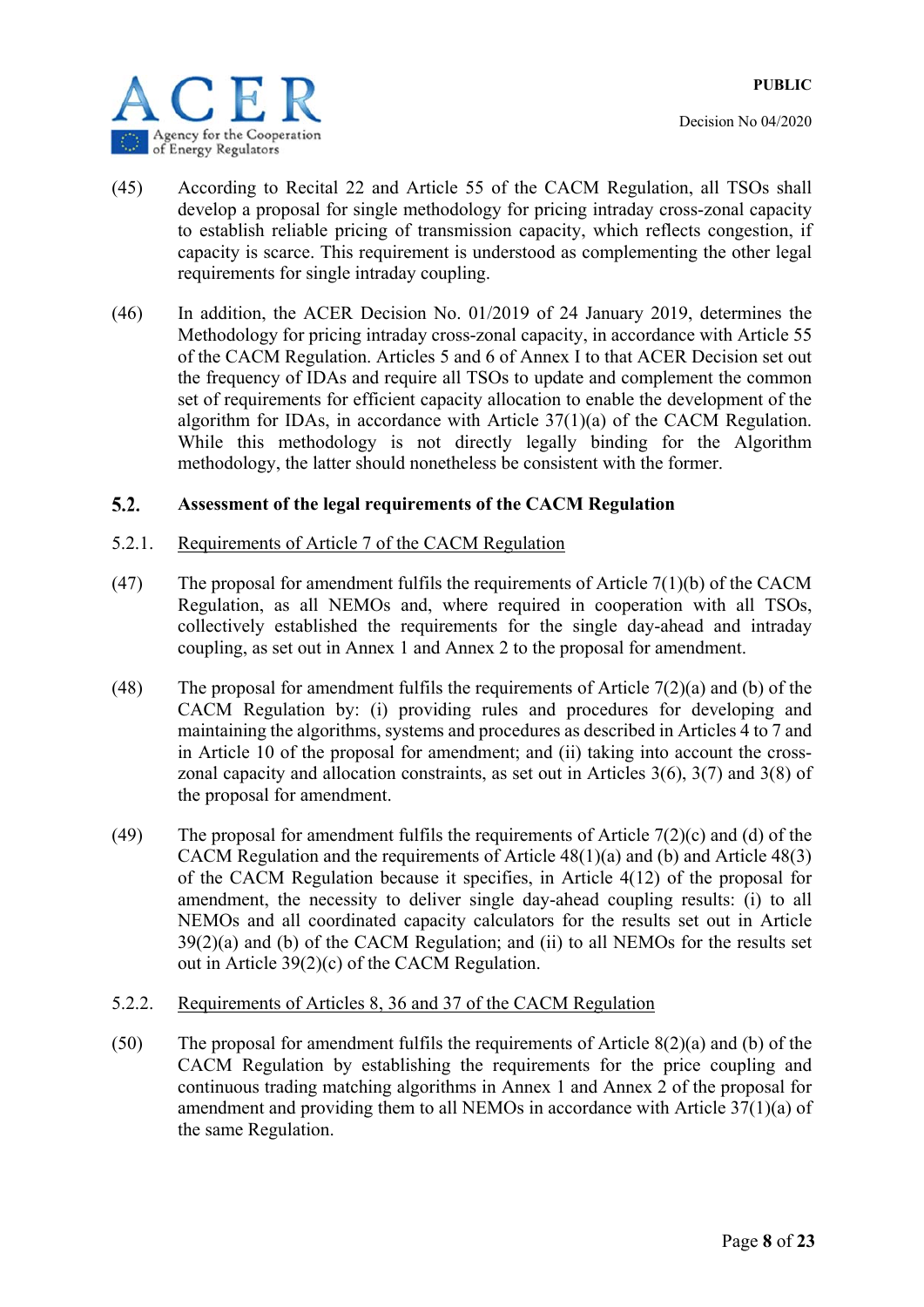

- (51) The proposal for amendment fulfils the requirements set out in Article 36(1) and (2) of the CACM Regulation, because all NEMOs have developed and submitted both the price coupling algorithm and the continuous trading matching algorithm for approval to ACER, while meeting the requirements provided for in Articles 39 and 52 of the CACM Regulation, as assessed in Paragraphs 5.2.4 to (65), (69) and (71) below.
- (52) The proposal for amendment fulfils the requirements of Article 36(4) of the CACM Regulation by using the existing day-ahead and intraday algorithm solution in Article 2(2) of the proposal for amendment.
- (53) The proposal for amendment generally fulfils the requirements of Article 37(1) to (5) of the CACM Regulation (except for the requirements outlined in paragraph 56 below), because all NEMOs developed the proposal for amendment in accordance with Article 37(1) to (3) of the CACM Regulation, consulted on it and submitted it to ACER.
- (54) The time limit for the submission of received orders by NEMOs required to perform the MCO functions in accordance with Article 7(1)(b) of the CACM Regulation is set out in Article 4(12) of the proposal for amendment. The obligation under Article 37(2) of the CACM Regulation demands the time to be mentioned in the common set of requirements for the algorithms. Even though the time is determined in the body text of the proposal for amendment and not in the common set of requirements, these requirements form part of the proposal for amendment. Therefore, the proposal for amendment fulfils the criteria of Article 37(2) of the CACM Regulation to include the time limit for the submission of received orders by NEMOs.
- (55) The common sets of requirements, as annexed to the Algorithm methodology fulfil the requirements of Article 37(1) and (2) and once approved and implemented fulfil the objectives of Article 38 of the CACM Regulation.
- (56) In accordance with Article  $37(1)$  and (2) of the CACM Regulation the algorithms must fulfil requirements of TSOs and NEMOs. The algorithm methodology generally fulfils all these DA and ID requirements, except in cases the algorithm performance deteriorates and the algorithm cannot accommodate all DA and ID requirements. In such a fallback scenario, all NEMOs propose, among others, the application of corrective measures **(**Article 12 of the proposal for amendment) for DA and ID requirements which have already been accommodated and implemented; or postponement or rejections of change requests (Title IV of the proposal for amendment) for DA and ID requirements, which still need to be implemented.
- (57) ACER deemed it necessary to amend Articles 12, 14 and 19 of the proposal for amendment in order to ensure that in case of a fallback scenario of algorithm performance deterioration, the DA and ID requirements have a higher priority than other requirements. For this purpose, a new paragraph has been added to Article 14 of the proposal for amendment to determine all that all DA and ID requirements have direct legal requirements stemming from the CACM Regulation. These requirements should therefore be implemented regardless of the algorithm performance problems and ACER reflected this fact in its amendments to the Algorithm methodology. To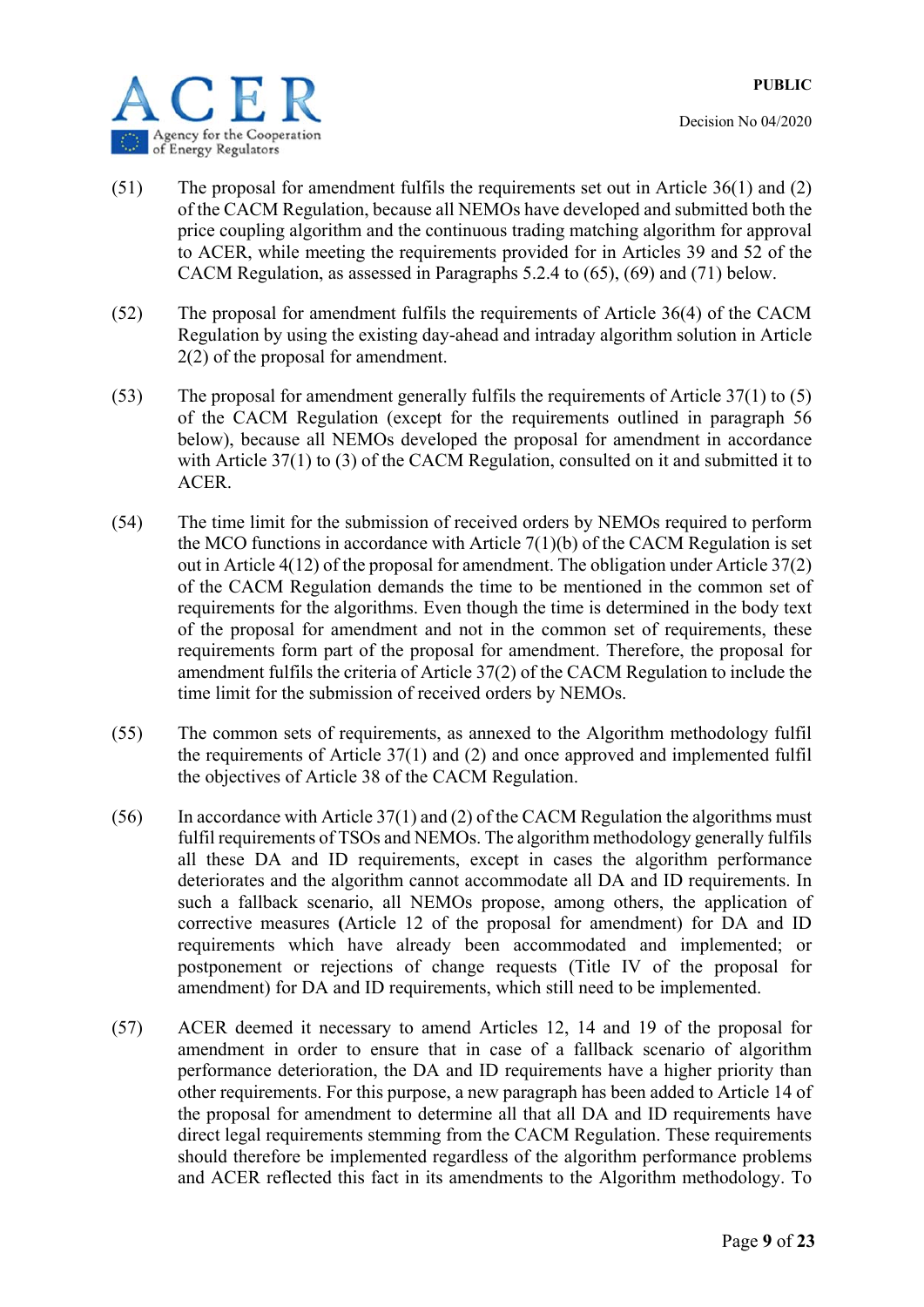

this end, ACER specified in Article 19 that the change requests related to these direct legal requirements should not be rejected or postponed and instead corrective measures should be applied in case these change requests would deteriorate algorithm performance. Similarly, in Article 12, ACER specified that corrective measures on direct legal requirements may only be applied if corrective measures on other requirements are infeasible or insufficient to restore an algorithm's performance. This latter requirement must take into account also the impact of these requirements on the algorithm's performance.

- (58) ACER added one paragraph to Article 12(1) of the proposal for amendment to complement the application of the six-month deadline for the use of any corrective measure and to oblige all NEMOs to submit a proposal for amendment to the Algorithm methodology or the products that can be used in SDAC or SIDC, if the application of the corrective measure did not succeed in restoring the algorithm's performance and/or confirming the timely implementation of a legal requirement.
- (59) ACER amended the six-month deadline referenced in the previous paragraph and changed it into an eight-month deadline to reflect the fact that the corrective measures shall be applied for the maximum of six months, after which all NEMOs need to propose changes to the Algorithm methodology or the SIDC and/or SDAC products, in accordance with Articles 40 and 53 of the CACM Regulation. In analogy to the procedures set out in Article 9 of the CACM Regulation, all NEMOs shall submit the proposal(s) within two months after the need for an amendment has been triggered.
- 5.2.3. Requirements of Articles 38 of the CACM Regulation
- (60) The proposal for amendment partly fulfils the objectives of Article 38 of the CACM Regulation, as Article 3(6) of the proposal for amendment generally addresses all the algorithm's objectives. However, the requirement for algorithm scalability is being questioned by the proposal for amendment in case of deterioration of an algorithm's performance. In such fallback scenarios, all NEMOs propose, among others, the application of corrective measures **(**Article 12 of the proposal for amendment) for scalability requirements which have already been accommodated and implemented ; or postponement or rejections of change requests (Title IV of the proposal for amendment) for scalability requirements which still need to be implemented.
- (61) ACER deemed it necessary to amend Articles 12, 14 and 19 of the proposal for amendment in order to ensure that in case of a fallback scenario of algorithm performance deterioration, the scalability requirements have a higher priority than other requirements. For this purpose, a new paragraph has been added to Article 14 of the proposal for amendment to determine all that all scalability requirements have direct legal requirements stemming from the CACM Regulation. These requirements should therefore be implemented regardless of the algorithm performance problems and ACER reflected this fact in its amendments to the Algorithm methodology. To this end, ACER specified in Article 19 that the change requests related to these scalability requirements should not be rejected or postponed and instead corrective measures should be applied in case these change requests would deteriorate algorithm performance. Similarly, in Article 12 ACER specified that corrective measures on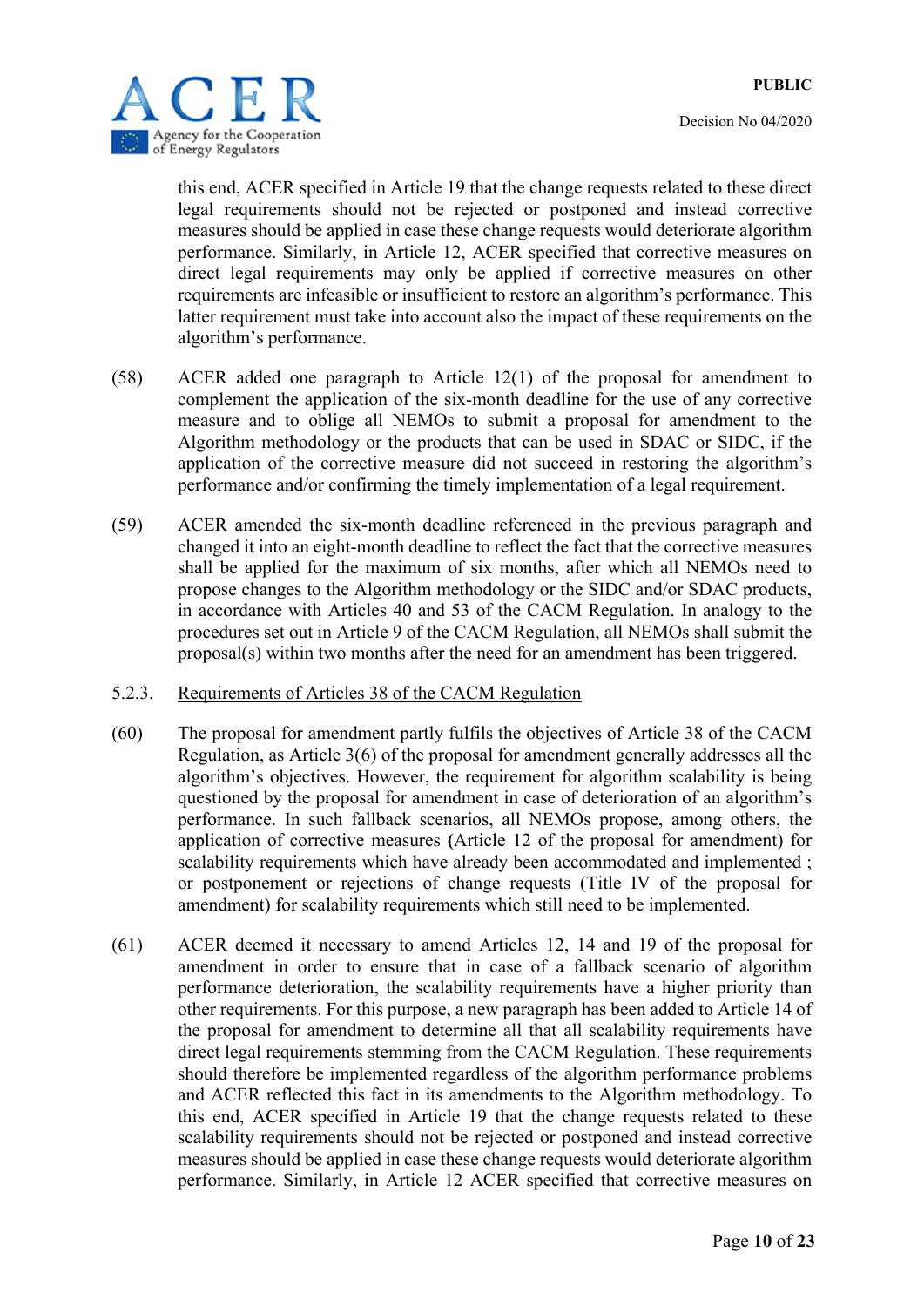



scalability requirements may only be applied if corrective measures on other requirements are infeasible or insufficient to restore algorithm performance. This latter requirement must take into account also the impact of these requirements on algorithm performance based on the evidence provided about such impact. In this way, ACER ensured a non-discriminatory approach to all market participants and NEMOs, which could be affected by these corrective measures.

- (62) In Article 17(7) of the proposal for amendment, ACER amended the prioritisation that shall apply on requests for change to reflect the new principles securing high priority for the implementation of the direct legal requirements as introduced above.
- 5.2.4. Requirements of Article 39 of the CACM Regulation
- (63) The proposal for amendment fulfils the requirements of Article 39(1) of the CACM Regulation, as Article 3(6) of the proposal for amendment specifies that the price coupling algorithm shall use the orders submitted in accordance with Article 40 of the CACM Regulation, as well as the allocation constraints in accordance with Article 23(3) of the CACM Regulation and the cross-zonal capacity results validated in accordance with Article 30 of the CACM Regulation.
- (64) The proposal for amendment fulfils the requirements of Article 39(2) of the CACM Regulation, as Article 4(1) of the proposal for amendment presents a list of necessary results that the price coupling algorithm should produce.
- (65) The proposal for amendment fulfils the requirements of Article 39(3) of the CACM Regulation, as Article 4(7) of the proposal for amendment indicates that the price coupling algorithm performs checks on every solution found to validate that all the market and network constraints are respected within a given tolerance.
- 5.2.5. Requirements of Articles 40 and 53 of the CACM Regulation
- (66) The proposal for amendment generally fulfils the requirement of Article 40 and 53 of the CACM Regulation, as it accommodates all the orders resulting from the products covering one market time unit and multiple market time units. However, the requirement for accommodating these products is being questioned by the proposal for amendment in case of deterioration of algorithm performance. In such fallback scenarios, all NEMOs propose, among others, the application of corrective measures **(**Article 12 of the proposal for amendment) for products which have already been accommodated and implemented; or postponement or rejections of change requests (Title IV of the proposal for amendment) for products which still need to be implemented.
- (67) ACER deemed it necessary to amend Articles 12, 14 and 19 of the proposal for amendment in order to ensure that in case of a fallback scenario of algorithm performance deterioration, the product requirements which have a direct legal basis in Article 40 and 53 of the CACM Regulation have a higher priority than other product requirements. For this purpose, a new paragraph has been added to Article 14 of the proposal for amendment to determine that products covering one market time unit and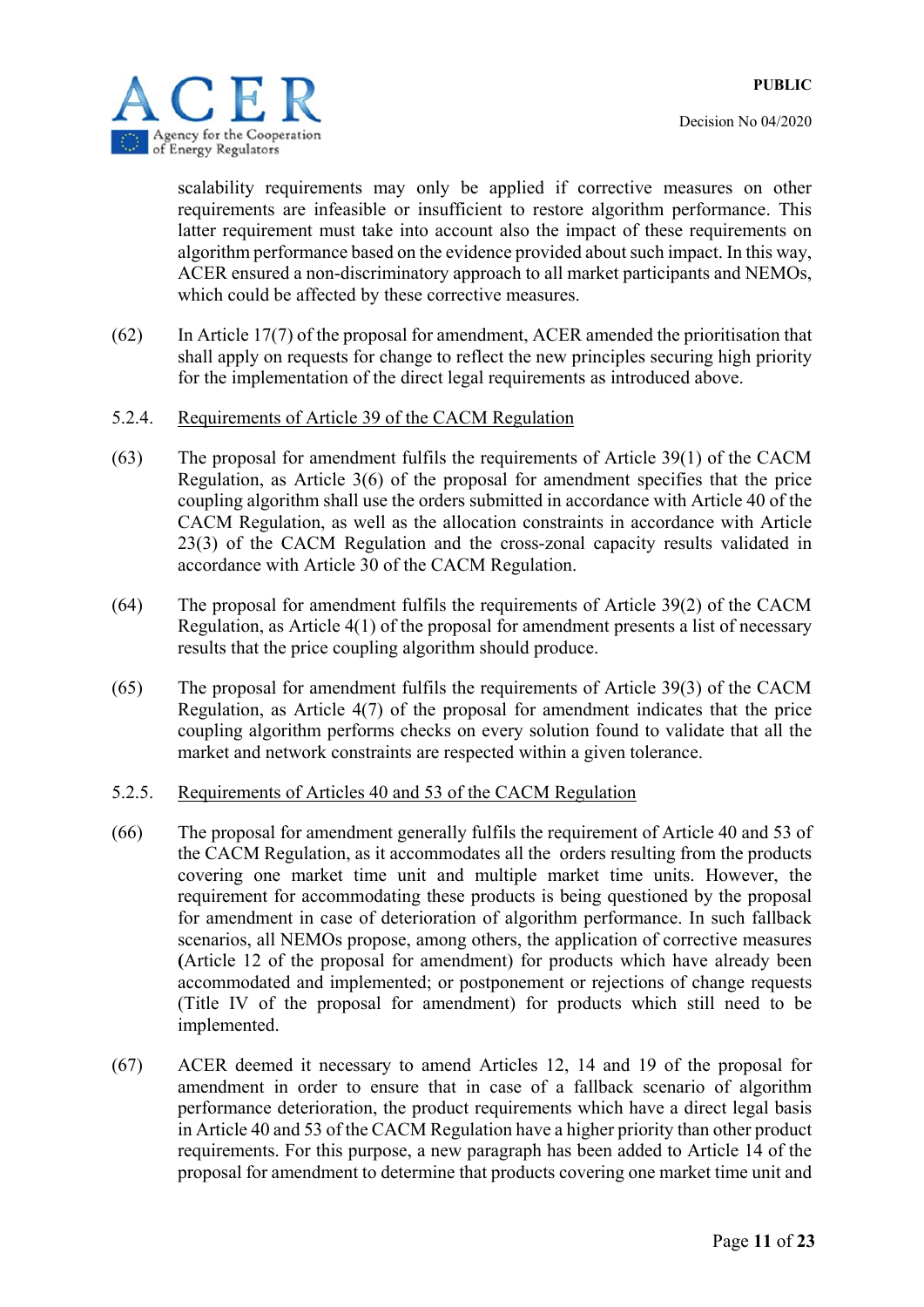



multiple market time units have a direct legal basis in the CACM Regulation. These products should therefore be implemented regardless of the algorithm performance problems and ACER reflected this fact in its amendments to the Algorithm methodology. To this end, ACER specified in Article 19 that the change requests related to these products should not be rejected or postponed and instead corrective measures should be applied in case these change requests would deteriorate algorithm performance. Similarly, in Article 12 ACER specified that corrective measures on these products may only be applied if corrective measures on other requirements are infeasible or insufficient to restore algorithm performance. This latter requirement must take into account also the impact of these products or requirements on algorithm performance based on the evidence provided about such impact. In this way, ACER ensured a non-discriminatory approach to all market participants and NEMOs, which could be affected by these corrective measures.

#### 5.2.6. Requirements of Articles 51, 52 and 62 of the CACM Regulation

- (68) The proposal for amendment fulfils the requirements of Article 51(1) of the CACM Regulation as Article 3(7) of the proposal for amendment addresses all the objectives and describes the way the continuous trading matching algorithm should reach a result.
- (69) The proposal for amendment fulfils the criteria of Article 52(1) of the CACM Regulation because it contains the information about execution status, prices per trade and single net positions in its Article 5(1).
- (70) The proposal for amendment fulfils the requirements of Article 62(2) of the CACM Regulation because the proposal for amendment obliges all NEMOs to publish aggregated executed volumes and prices in its Article 23(6).
- (71) The proposal for amendment fulfils the criteria of Article 52(2) of the CACM Regulation, as the general approach and steps used by the continuous trading matching algorithm described in Article 5 of the proposal for amendment ensures that any matching done by the continuous trading matching algorithm is accurate and efficient.

#### 5.2.7. Requirements of Article 55 of the CACM Regulation

- (72) The proposal for amendment generally contains provisions that aim to fulfil the requirements of Article 55 of the CACM Regulation, because it includes provisions on pricing intraday cross-zonal capacity. The requirements of Article 55 of the CACM Regulation were already fulfilled through the adoption of the Methodology for pricing intraday cross-zonal capacity, which sets out that the pricing mechanism for crosszonal capacity in the intraday timeframe shall be based on IDAs.
- (73) This methodology sets out the timing and the implementation of IDAs and requires the TSOs to update and complement the common set of requirements for efficient capacity allocation to enable the development of the algorithm for the IDAs in accordance with Article 37(1)(a) of the CACM Regulation and provide it to all NEMOs.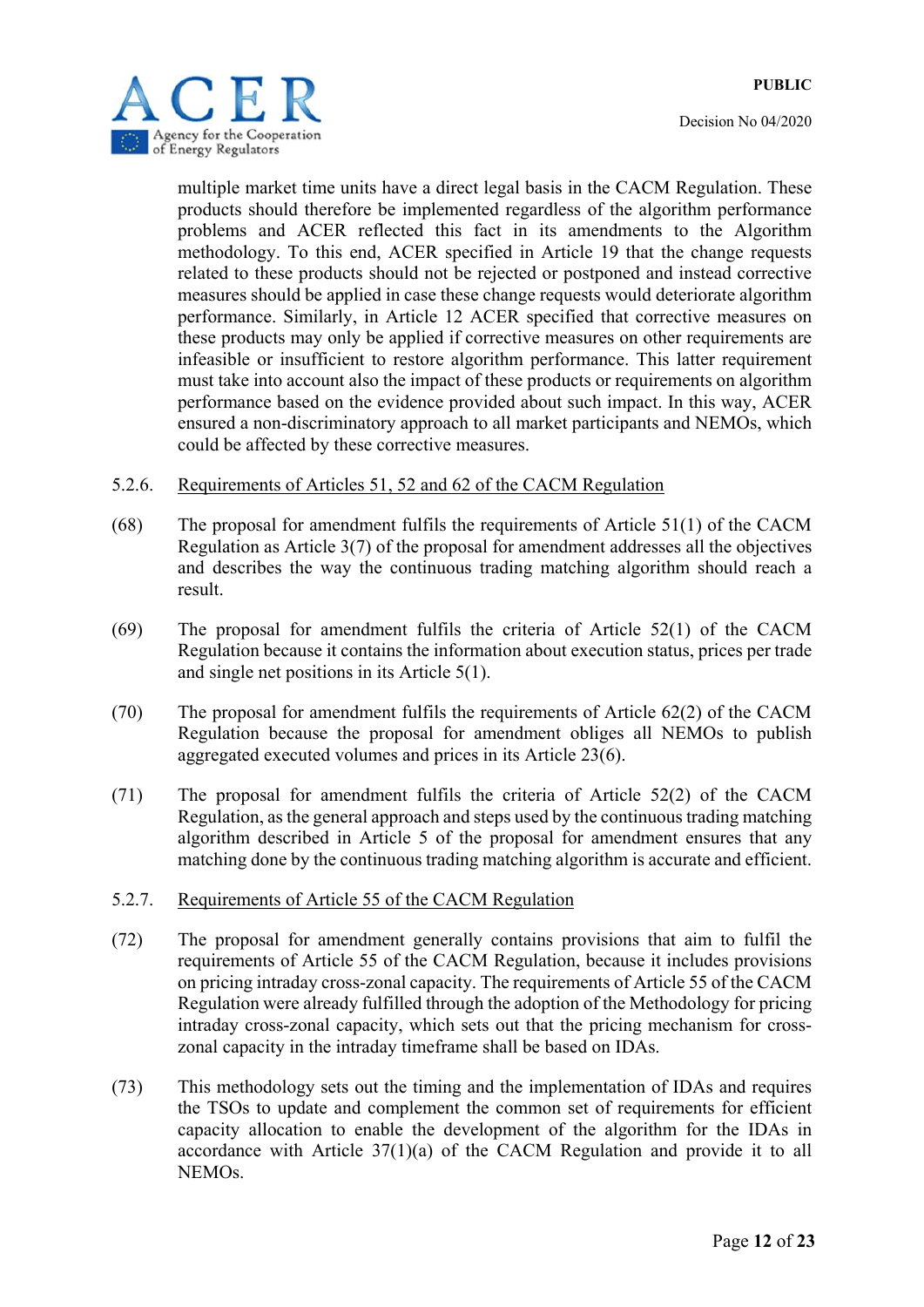

- (74) All NEMOs complied with the amended TSOs' requirements and provided, in Article 6 of the proposal for amendment, the main features of the algorithm for the implementation of IDAs.
- (75) ACER changed the structure of the whole Article 6 of the proposal for amendment in order to prevent potential ambiguities. Article 6(1) determines the main features of the IDAs and makes reference to the day-ahead timeframe of Article 4 and indicates that the same provisions of Article 4 shall apply for IDAs, with exceptions listed below that paragraph.
- (76) Therefore, ACER copied all necessary provisions from Article 4 to Article 6 and amended them in a way to ensure they are ready to be applied in the IDA algorithm. Apart from the change of structure, the content and goal of Article 6 remain the same.
- (77) ACER amended Articles 5(19) and 5(20) to minimise the impact of the IDAs on continuous trading, because the public consultation revealed that the market participants value shortening the time for the suspension of cross-zonal capacities in the continuous SIDC. Nevertheless, at the same time, ACER should secure that the results of the IDA algorithm are consistent and robust. Therefore, ACER determined an overall suspension time of 40 minutes, including 20 minutes before the deadline for bid submission, which are reserved for TSOs to merge the recalculated capacities with the capacities from the continuous SIDC (5 minutes) and for placing bids to the IDA (15 minutes) and 20 minutes after the deadline for bid submission, which are reserved for the calculation of the auction results, verification, transfer of data and publication of results.
- (78) After consulting all NEMOs on the shortened time period for delivering results from the IDAs, ACER introduced a temporary measure, which allows the NEMOs and TSOs to extend the suspension time to the originally proposed length of 30 minutes before the deadline for bid submission and 30 minutes after, if they identify the need in the testing phase of the preparation of IDAs.
- 5.2.8. Requirements of Article 9(9) of the CACM Regulation
- (79) The proposal for amendment fulfils the criteria of Article 9(9) of the CACM Regulation, because it describes the proposed implementation timescale in Articles 4 to 6 and in Annexes 1 and 2, and because it describes the expected impact on the objectives of the CACM Regulation in its Recitals (5) to (14).
- 5.2.9. Public consultation
- (80) The NEMO Committee, representing all NEMOs, consulted the stakeholders on the draft proposal for amendment Union-wide, from 3 June to 2 July 2019. Moreover, on 4 March 2019, all NEMOs organised a stakeholder workshop to discuss ongoing problems related to the algorithm, including the proposal for amendment for the price coupling algorithm and the continuous trading matching algorithm.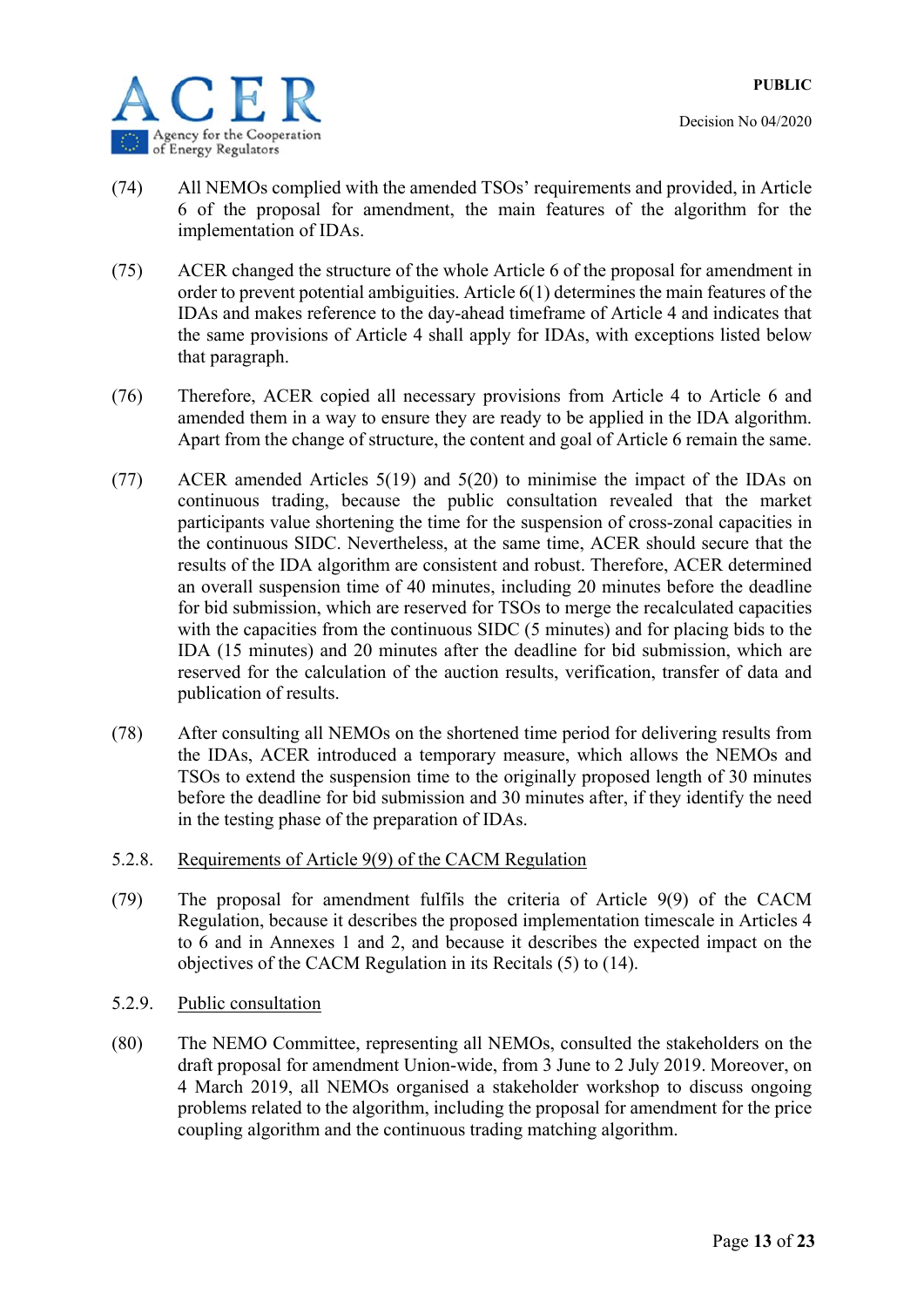



- (81) Therefore, the proposal for amendment has been subject to a public consultation in accordance with Article 12 of the CACM Regulation and complies with Article 37(4) of the CACM Regulation.
- 5.2.10. Recitals
- (82) ACER did not change the content of the Recitals, nevertheless, it amended the text in order to precise the expressions, put in place the appropriate abbreviations and to generally clarify the intent and purpose of the Algorithm methodology.
- 5.2.11. Proposed timescale for implementation
- (83) Articles 4 and 5 of the proposal for amendment define the implementation timelines of the Algorithm methodology as regards the implementation of the price coupling algorithm and the continuous trading matching algorithm.
- (84) In Article 4(14) of the proposal for amendment, ACER amended the already past deadlines for implementation for the already existing requirements of 1 August 2018 and 1 May 2019 and referred to them as to 'existing'. Moreover, ACER added one new deadline for implementation of half-hourly and quarter-hourly granularity of DA products. This change stems from the requirement of Article 8(4) of Regulation (EU) 2019/943 of the European parliament and of the Council of 5 June 2019 on the internal market for electricity.
- (85) In Article 5(14) of the proposal for amendment, ACER amended, in analogy to the previous paragraph (84), the already past deadlines for implementation and referred to them as to 'existing'. Moreover, after consulting all NEMOs, TSOs and regulatory authorities, ACER amended the timeline for implementation of the IDAs and postponed it by one year to 1 January 2023, which means that all functionalities and requirements (e.g. switchover and switchback) with their respective deadlines shall be implemented together with the implementation of IDAs.
- (86) In Article 6(6) of the proposal for amendment, ACER amended, in analogy to the previous paragraph (84), the already past deadlines for implementation and referred to them as to 'existing'. Moreover, after consulting all NEMOs, TSOs and regulatory authorities, ACER amended the timeline for implementation of the IDAs and postponed it by one year to 1 January 2023 in order to relieve the envisaged algorithm performance issues.
- (87) ACER defined the above mentioned deadlines after consultation with all NEMOs, TSOs, regulatory authorities and market participants. ACER understands that the NEMOs face the risk of not meeting the adequate algorithm performance criteria once all the future algorithm requirements are implemented. Nevertheless, ACER considers that the NEMOs should manage this risk via a revision of the need and use of products, as well as reasonable specification of requirements, particularly those having a significant impact on the algorithm performance and not being explicitly required by the CACM Regulation or the European law. Therefore, ACER considers that all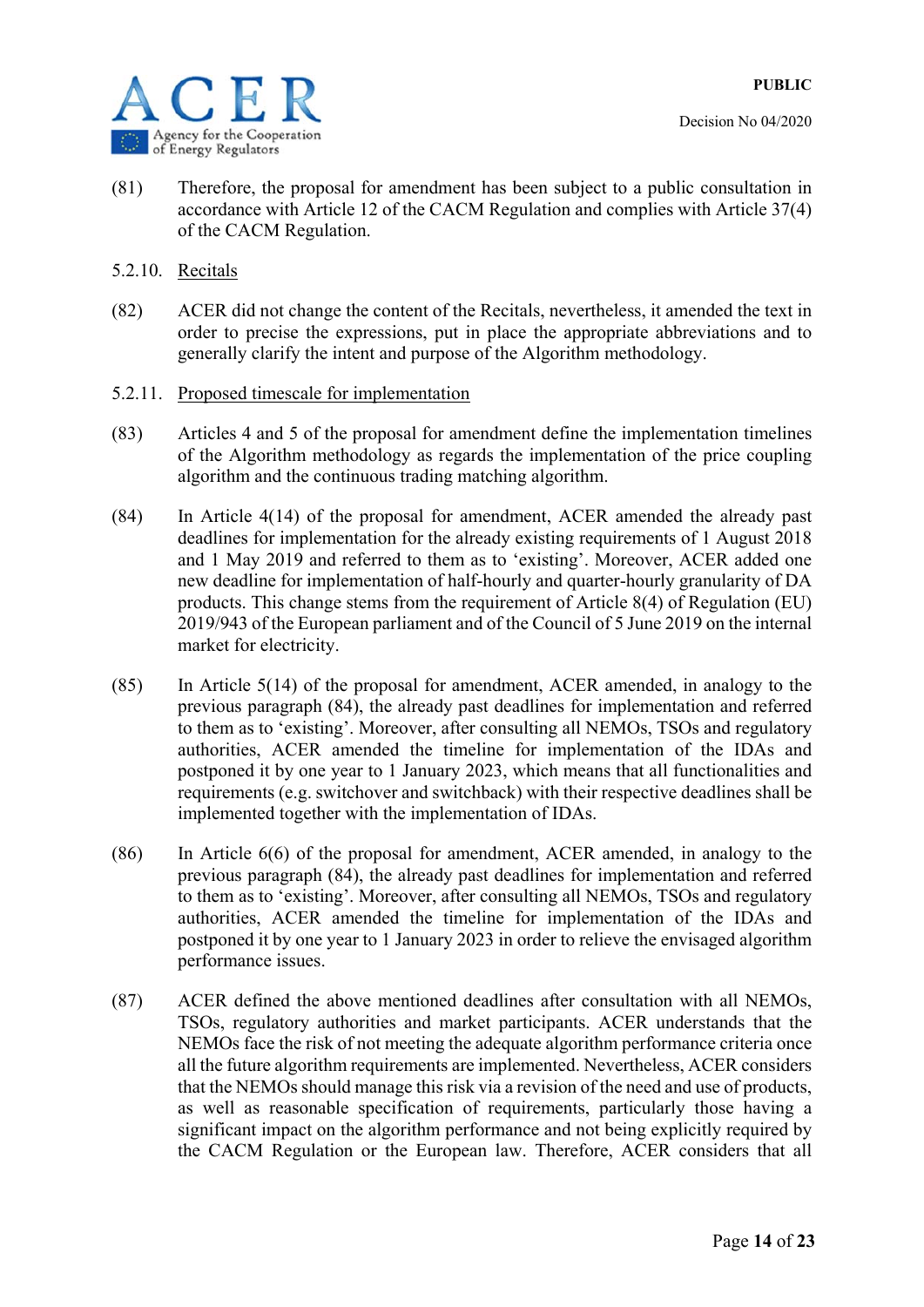

NEMOs should be able to maintain an adequate performance of the algorithms without jeopardising the implementation of all the future algorithm requirements.

#### $5.3.$ **Specific issues of the Algorithm methodology**

- 5.3.1. Definitions
- (88) Article 2 of the proposal for amendment sets out the definitions used throughout the document.
- (89) In Article 2(1), ACER amended and updated the already repealed Regulation (EU) 714/2009 with the new Regulation (EU) 2019/943 and in Article 2(2) added the definitions set out in the Methodology for pricing intraday cross-zonal capacity, because it is also implementing Article 55 of the CACM Regulation for implementing IDAs, therefore relevant for the establishment of the IDA algorithm.
- (90) In Article 2(3), ACER:
	- amended the definitions of the Algorithm monitoring methodology, Algorithm performance, Change control procedure, Corrective measure, First "OK" solution, Functionality, Paradoxically rejected order, DA/ID/IDA products and Request for change in order to reflect the new structure of the document and new abbreviations;
	- amended the definitions of the Go-live window and Originator in order to simplify it and to provide legal clarity;
	- added the definitions of the Algorithm monitoring procedure, Back-up procedure, Fallback procedure, Methodology for pricing intraday cross-zonal capacity, Operational contract, Operational procedure, Switchover and Switchback to enable better understanding of the Algorithm methodology and to identify the concrete documents, where additional information can be found (for all contracts and procedures);
	- (d) deleted the definition of the Algorithm service provider, because it does not constitute a party under the CACM Regulation and could cause ambiguities about legal responsibilities;
	- deleted the definition of the Assessment body and the Decision body, because the whole concept of decision-making was deleted from the proposal for amendment as discussed in paragraph (112);
	- deleted the definition of the Future requirements and Initial requirements, because the concept was replaced by the introduction of explicit implementation deadlines in order to make the deadlines easy to find in the common sets of requirements and to unify the style for both the DA and ID timeframes;
	- $(g)$  deleted the definition of the IDA, because it has been already defined in the Methodology for pricing intraday cross-zonal capacity as introduced by ACER above in paragraph (89);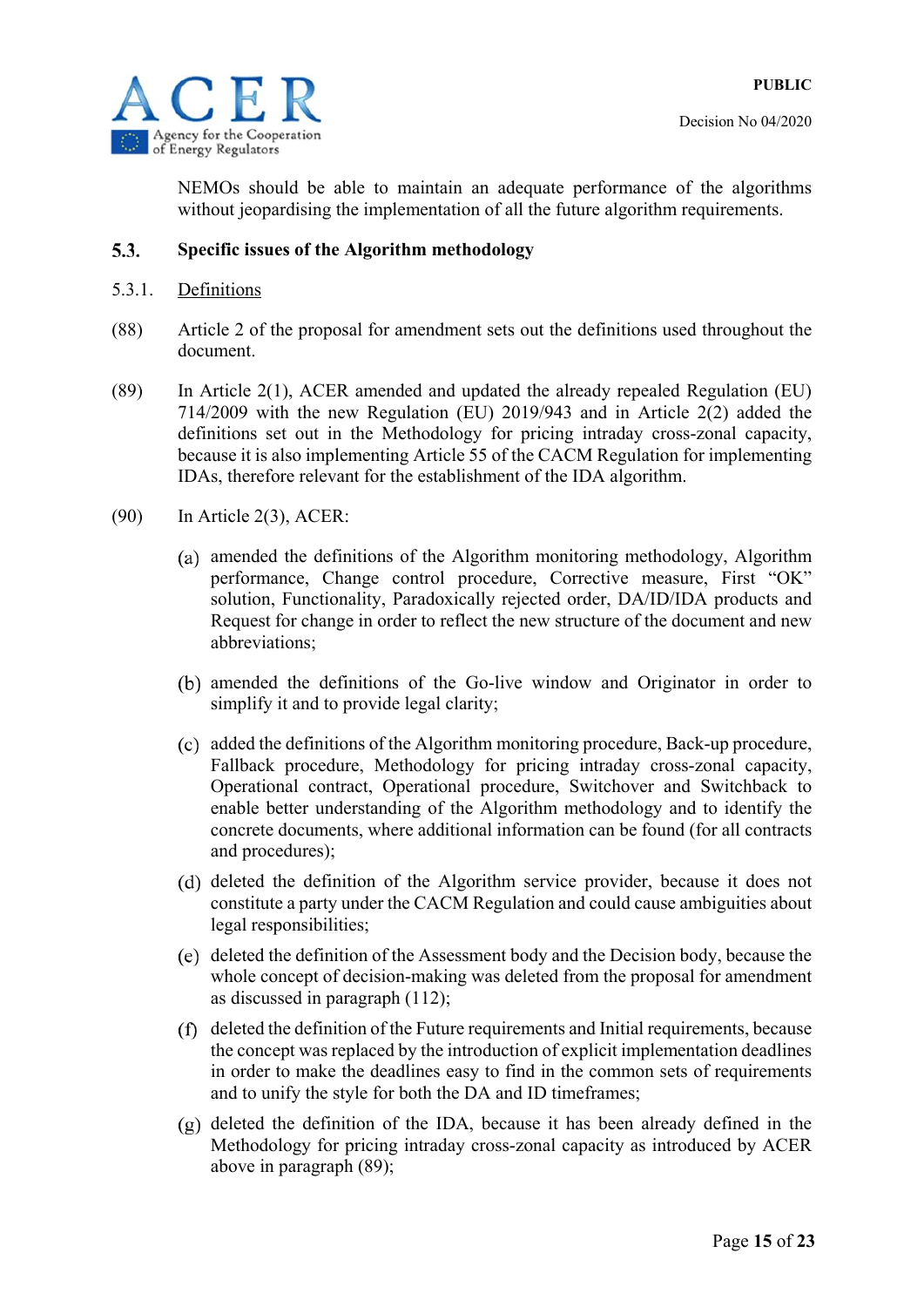

- (h) deleted the definition of Party, which is not necessary to abbreviate, as it stands for 'any NEMO and TSO'. Therefore, ACER replaced all occurrences of the Party by its former definition, i.e. by 'any NEMO or TSO'; and
- deleted the definition of Usage, because it attempts to define several concepts at once and it was moved to the beginning of Article 7 of the proposal for amendment dealing with usage.
- 5.3.2. Algorithm requirements
- (91) Article 3 of the proposal for amendment sets out the main requirements for the price coupling algorithm, the continuous trading matching algorithm and the IDA algorithm, the details of which are defined in Annex 1 and Annex 2 to the proposal for amendment.
- (92) ACER deleted paragraph 2, as it repeats the scope of the Algorithm methodology and became redundant.
- (93) Repeatability is a crucial feature of the algorithm, because it secures that any run of the algorithm provides output, which can be back-tracked and potentially used in infringement procedures to prove market manipulation.
- (94) Therefore, ACER amended paragraph 5 to ensure that the repeatability of the algorithm is ensured and reinstalled the wording of the last ACER Decision 08/2018 on the same subject, which sets out that the algorithm should consistently deliver the same results.
- 5.3.3. Price coupling algorithm
- (95) Article 4 of the proposal for amendment determines the main features of the price coupling algorithm. It provides details on the algorithm outputs, on the calculation of scheduled exchanges and on the way to find solutions. It also provides some details on the operational procedures and timings and puts obligations on NEMOs regarding the provision of data and information to TSOs and market participants, including the public description of the algorithm.
- (96) ACER amended paragraph 4 in order to better describe the combinations of products, which the algorithm shall evaluate. As it became difficult to list all products, which should be evaluated, ACER instead listed the products which should not be.
- 5.3.4. Calculation of effective usage, anticipated usage and usage range
- (97) Article 7 of the proposal for amendment determines the main features of the concept of the algorithm usage. The algorithm usage gives a quantitative indication on the average use of products or functionalities.
- (98) ACER amended paragraph 1 to reflect the general idea of usage and used for that purpose the deleted definition of 'Usage' from Article 2 of the proposal for amendment.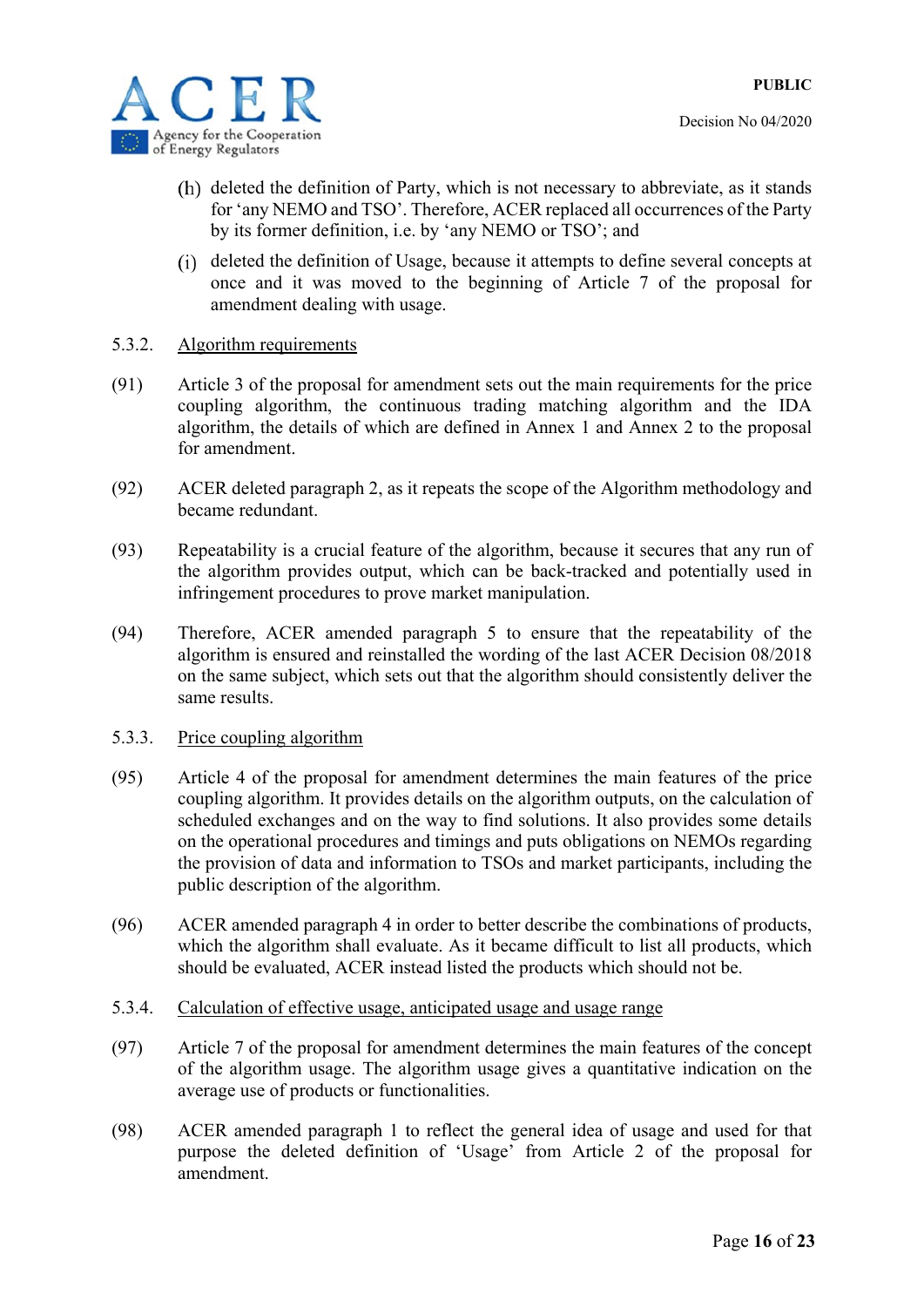- (99) ACER corrected and unified the terminology in Article 7 to use the same terms (where confirmed by NEMOs that the underlying meaning is the same) in the Algorithm methodology with those used in the annexes. These amendments did not change the substance of the Algorithm methodology and its annexes.
- 5.3.5. Monitoring algorithm performance
- (100) Article 8 of the proposal for amendment determines the minimal requirements for monitoring the algorithms' performance.
- (101) ACER deleted paragraph 3. In the last ACER Decision 08/2018, it served as a legal basis for the current proposal for amendment. Its purpose was to set out the minimum requirements on the monitoring and it became redundant in the current proposal for amendment, because the implementation of those provisions shifted all the content to Annexes 3 and 4 of the Algorithm methodology.
- (102) ACER amended Article 8(5), in order to set the deadline until when the NEMOs should send the yearly report and added a provision, by which the NEMOs should share the data used for the production of the report with ACER. Moreover, ACER added a new provision, which requests the NEMOs to provide an analysis of each product and its impact on the algorithm performance. Such analysis should be used by NEMOs in case of the need of simplification of the products used in SDAC or IDAs.
- 5.3.6. Roadmap for planning of changes
- (103) Article 10 of the proposal for amendment describes the process of early submission of requests for change, which can enter the roadmap and be treated with certain priority compared to requests for change, which are not in the roadmap.
- (104) ACER, without changing the meaning of Article 10, slightly changed the structure and moved Article 16(8) in a paragraph of Article 10, because it is closely related to the roadmap.
- (105) ACER deleted paragraph 5, because it became redundant. It describes the conditions under which a request for change cannot be considered as a part of the roadmap, while the rest of the content of Article 10 makes it clear under what conditions a request for change can become part of the roadmap.
- 5.3.7. Research and development activities
- (106) Article 11 of the proposal for amendment describes the activities of NEMOs in the field of research and development.
- (107) Except for clarifying the text of the whole Article 11, ACER deleted paragraph 7, which mentioned the potential tasks of the algorithm provider. The deletion of the paragraph is in accordance with the reasoning of paragraph (90)(d).
- 5.3.8. Algorithm change management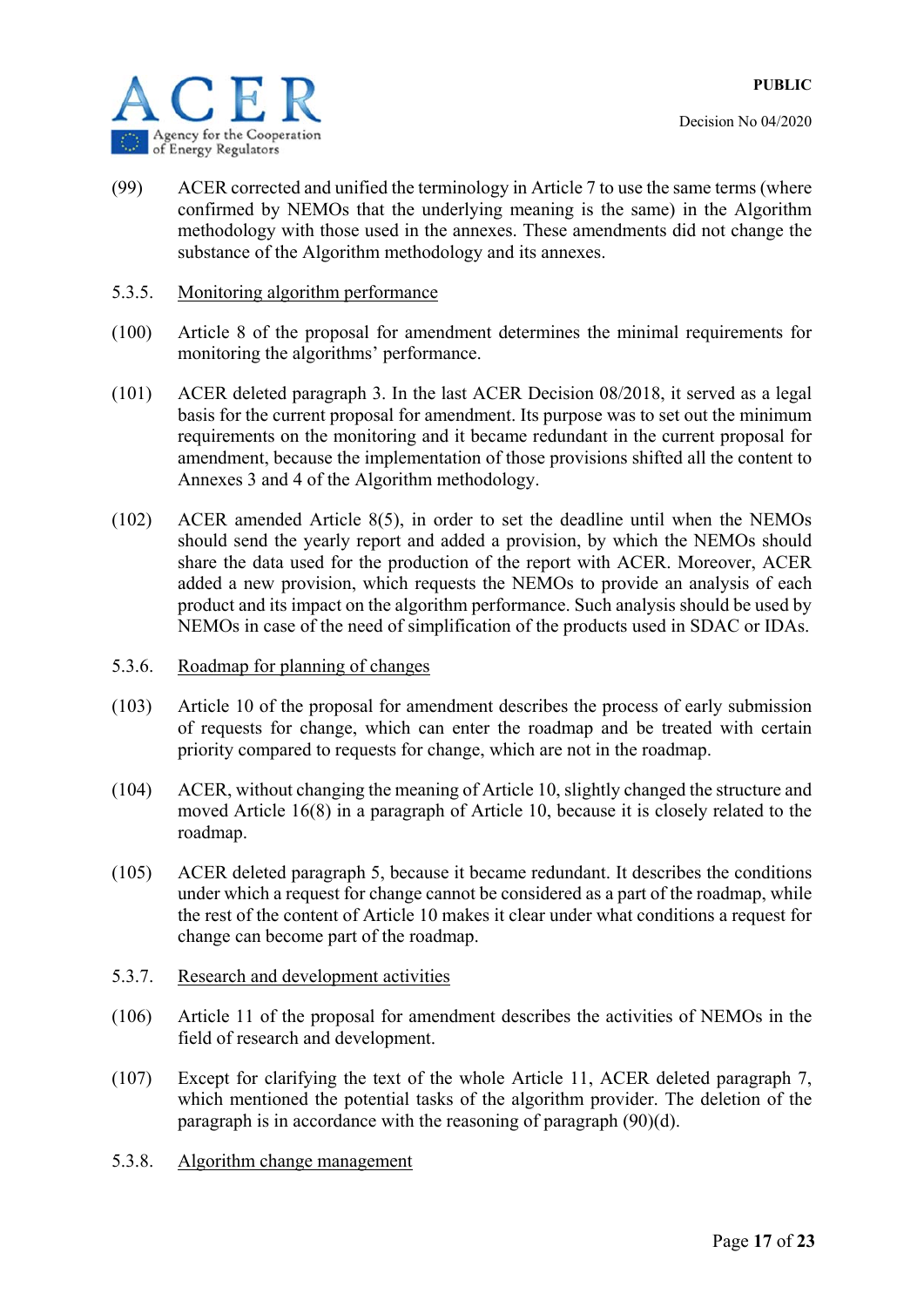

- (108) Title 4 of the proposal for amendment describes in its Articles 13 to 23 the governance of all NEMOs and management of requests for change. It contains principles on submission, assessment, timing, prioritisation and decision-making connected to the requests for change.
- (109) All NEMOs enhanced over time their cooperation with all TSOs, which goes even beyond the minimum requirements of the CACM Regulation, and which is positively acknowledged by ACER. For that reason, all NEMOs introduced for their governance purposes a phrase stating that 'all NEMOs and all TSOs shall/may/ …' to stress that the algorithm connected decisions are made together with all TSOs. Even though ACER supports such cooperation, there is no legal mandate for ACER to lay any obligations on TSOs in a proposal submitted by all NEMOs. In support of the statement in the previous sentence, the Decision is addressed to all NEMOs, which submitted the proposal for amendment to ACER; therefore, the TSOs are not recipients of the Decision and the Decision cannot have any legal effect on them.
- (110) Therefore, after consultation with all NEMOs and all TSOs, ACER amended the phrase in the whole proposal for amendment and changed it into 'all NEMOs in cooperation with all TSOs', which keeps the original concept of enhanced cooperation, but does not imply any direct legal obligation on TSOs.
- (111) All NEMOs proposed in Title 4 a concept, which envisaged the existence of several decision-making bodies, which would in different steps manage the decision-making process. In particular, they are the assessment body, the decision body and the independent arbitral tribunal. The assessment body and the decision body are defined in Article 2 of the proposal for amendment.
- (112) After consultation with all NEMOs and TSOs, ACER requested the NEMOs to change the concept of decision-making bodies, because the process of assessing requests for change resulted in a decision of the arbitral tribunal, which was binding for all NEMOs and TSOs and ACER could not have agreed on any binding decisions imposed on TSOs as argued earlier in the text. Therefore, ACER deleted not only the definitions, but also deleted and amended Articles 21 to 23 and replaced the decision-making bodies with a phrase 'all NEMOs in cooperation with all TSOs assess/decide/ …' in all the relevant places of the proposal for amendment.
- (113) For enhancing clarity, ACER moved paragraph 6 of Article 15 describing the timing of submission to the beginning of Article 16, as it better reflects the purpose of Article 16, which directly covers the timing of requests for change.
- (114) ACER deleted Article 16(8) because it introduces rules and concepts that have been already described in Articles 10, 13 and 17.
- (115) ACER merged Articles 18 and 19 because the content was close to identical, only distinguishing the DA and ID timeframes.
- (116) ACER deleted Article 20(9) because the timing has been sufficiently described in the relevant Article 16.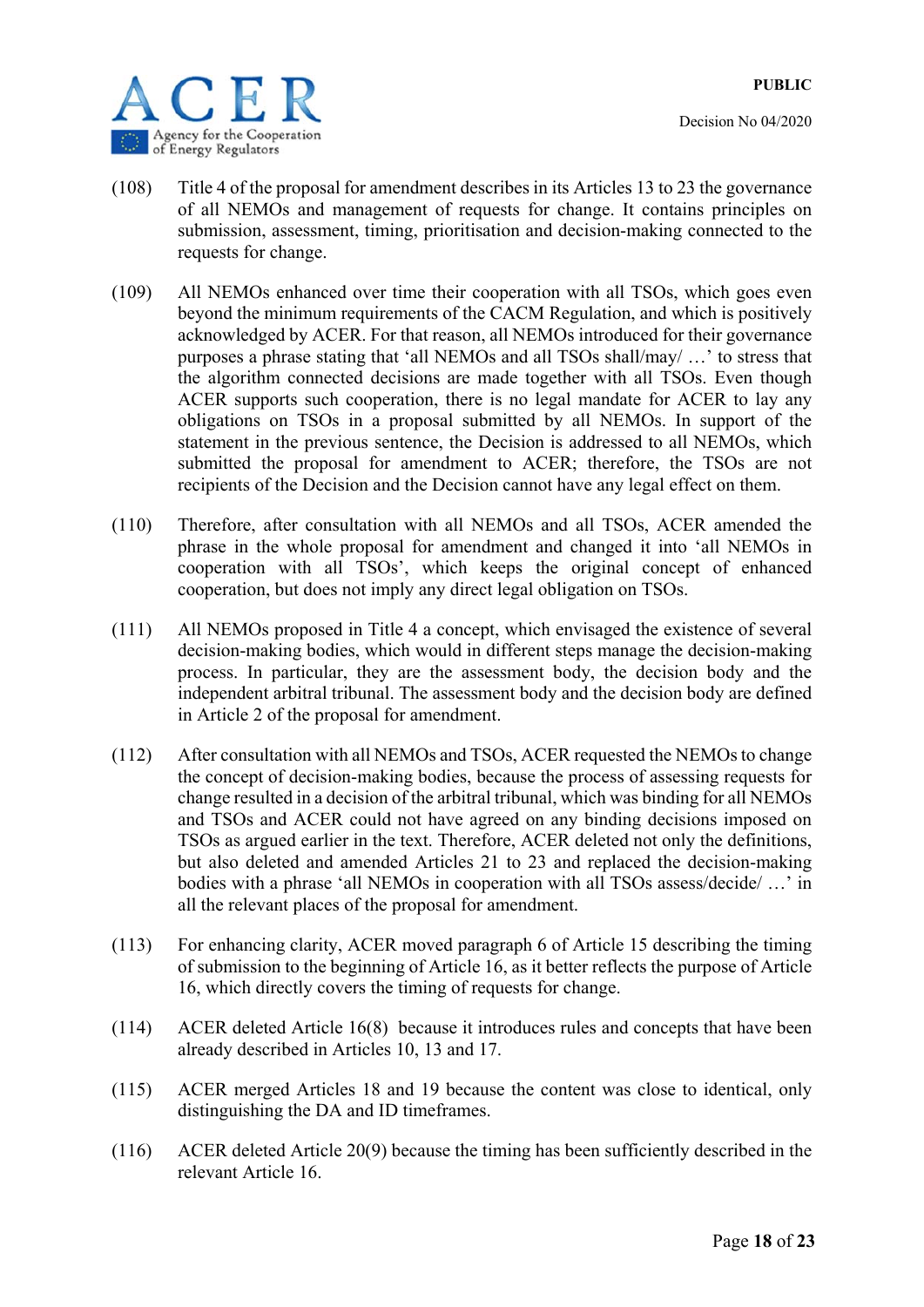

- (117) ACER deleted Article 20(14) because the concept of the decision body was deleted and replaced by the common decision of all NEMOs in cooperation with all TSOs.
- 5.3.9. Publications and reporting
- (118) Article 24 of the proposal for amendment sets out the list of publications and their timings that all NEMOs shall produce.
- (119) ACER added one paragraph obliging the NEMOs to publish and continuously update all procedures and contracts, which are mentioned in the document and defined (as amended by ACER) in Article 2. The procedures and contracts provide in more details the specific parts of the Algorithm methodology and especially details on monitoring of the algorithms' performance and reporting.
- 5.3.10. Annex 1 to the Algorithm methodology: Common set of requirements or the price coupling algorithm
- (120) ACER amended and updated the table referring to the 'State' of the requirements with the new denotations from the Algorithm methodology.
- (121) In paragraph 1.1(a)(i), ACER changed the deadline for implementation of the 15 minute and 30 minute market time units, in accordance with Regulation (EU) 2019/943.
- (122) ACER deleted paragraph 1.1(j) because it is identical to paragraph 1.1(i)therefore redundant.
- (123) During the consultation with NEMOs, TSOs and regulatory authorities, ACER received inputs that the requirement for intuitive flow-based approach does not have a legal basis in the CACM Regulation and has a significant impact on the SDAC algorithm. The Agency evaluated this claim and indeed concluded that the intuitive flow-based approach cannot be supported by the SDAC algorithm because:
	- (a) The constraints required to enforce intuitive solution for the flow-based approach cannot be accommodated by Article 39(1) of the CACM Regulation, which defines inputs to the SDAC algorithm, because these constraints are neither supported by the cross-zonal capacities nor by allocation constraints. In case of flow-based approach, the cross-zonal capacities are flow-based parameters (i.e. available margins on critical network elements and power transfer distribution factors) and in case of allocation constraints these are, according to Article 23(3) of the CACM Regulation, the constraints that are needed to maintain the transmission system within operational security limits and that cannot be transformed efficiently into maximum flows on critical network elements; or the constraints intended to increase the economic surplus for single day-ahead or intraday coupling. The constraints required to enforce intuitive solution for the flow-based approach do not fit into either of these categories.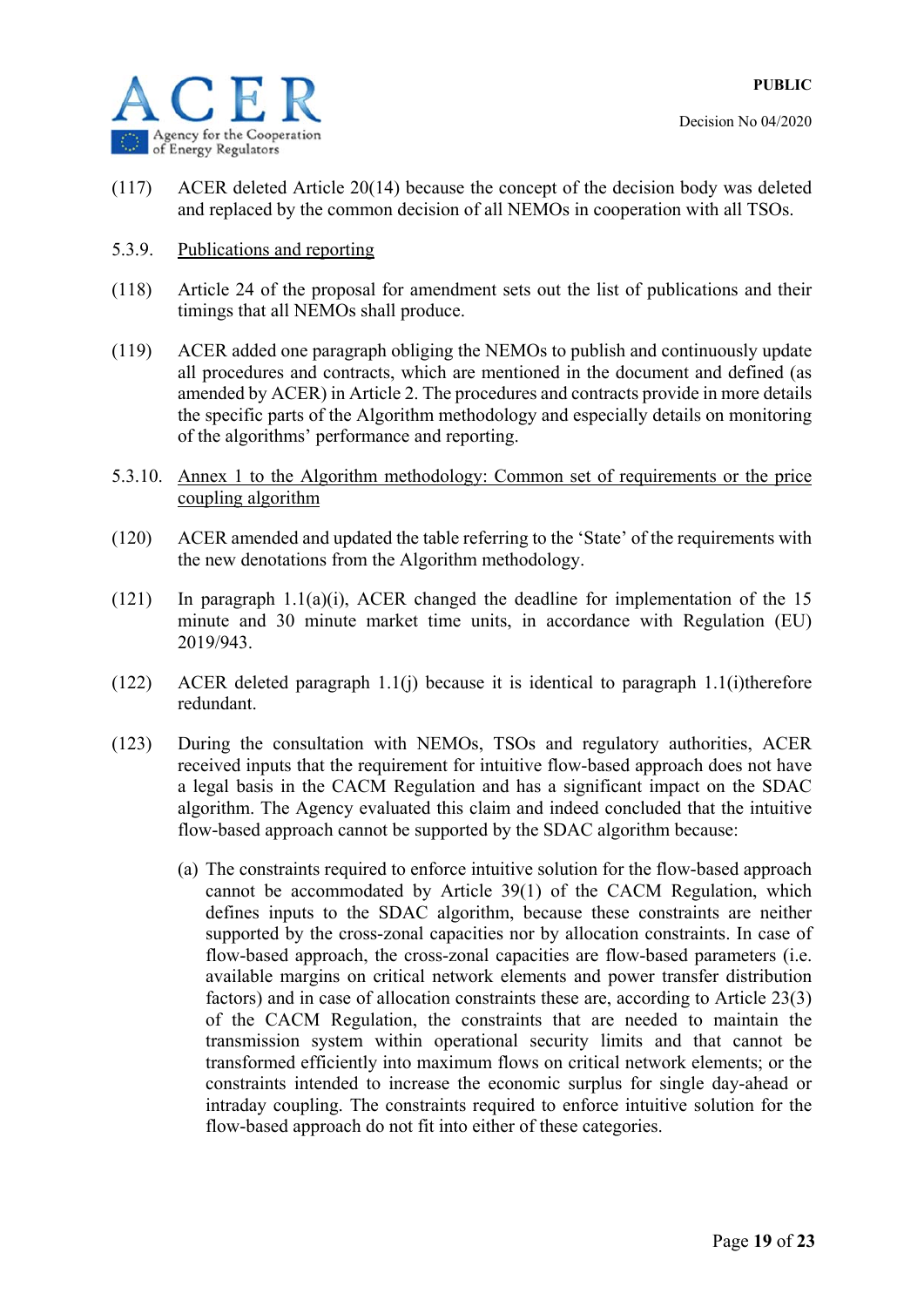

(b) The constraints required to enforce intuitive solution for the flow-based approach are directly contradicting Article 38(1) of the CACM Regulation, which requires that the SDAC algorithm aims at maximising the economic surplus, while respecting cross-zonal capacities and allocation constraints. This is because the constraints required to enforce intuitive solution for the flow-based approach are limiting the maximisation of the economic surplus in order to achieve intuitive solution. Such limitation of economic surplus has no legal basis in the CACM Regulation.

Therefore, ACER deleted paragraph 2.2 and 3.4 form the Common set of requirements for the price coupling algorithm.

- 5.3.11. Annex 2 to the Algorithm methodology: Common set of requirements for the continuous trading matching and the intraday auction algorithms
- (124) ACER deleted the introductory sections 'Background' and 'Impact on the objectives of the CACM Regulation and implementation timeline' because all the content of these sections is covered by the Algorithm methodology and makes them redundant.
- (125) ACER amended and updated the table referring to the 'State' of the requirements with the new denotations from the Algorithm methodology.
- (126) ACER deleted paragraph  $1.3(g)(vi)$  and merged its content with paragraph  $1.3(g)(i)$ .
- (127) ACER deleted paragraph  $1.3(g)(vi)$  and merged its content with paragraph  $1.3(g)(ii)$ .
- (128) ACER deleted paragraph 1.3(m) and merged its content with paragraph  $1.3(g)(ix)$ .
- (129) ACER deleted paragraphs 1.3(h) to 1.3(l) because identical provisions are mentioned under paragraphs  $1.3(g)(iii)$  to  $1.3(g)(vii)$  and are, therefore, redundant.
- (130) ACER deleted paragraph 2.2 on the intuitive flow-based approach for the reasons described in paragraph (123).
- (131) ACER amended paragraph 6.2(c), in order to provide more precise explanations of the reasons under which partial coupling can occur.
- (132) ACER deleted paragraph 7.2 and 8.4 on the intuitive flow-based approach for the reasons described in paragraph (123).
- 5.3.12. Annex 3 to the Algorithm methodology: Methodology for monitoring the performance and usage of the price coupling algorithm
- (133) In Article 10 of the proposal for amendment, after consultation with NEMOs, ACER deleted paragraph 1(a), which determines the number of curve points as a monitoring indicator, because it is not necessary in combination with Article 10(1)(b), which determines the number of curve steps and does not bring any added value for the monitoring purposes.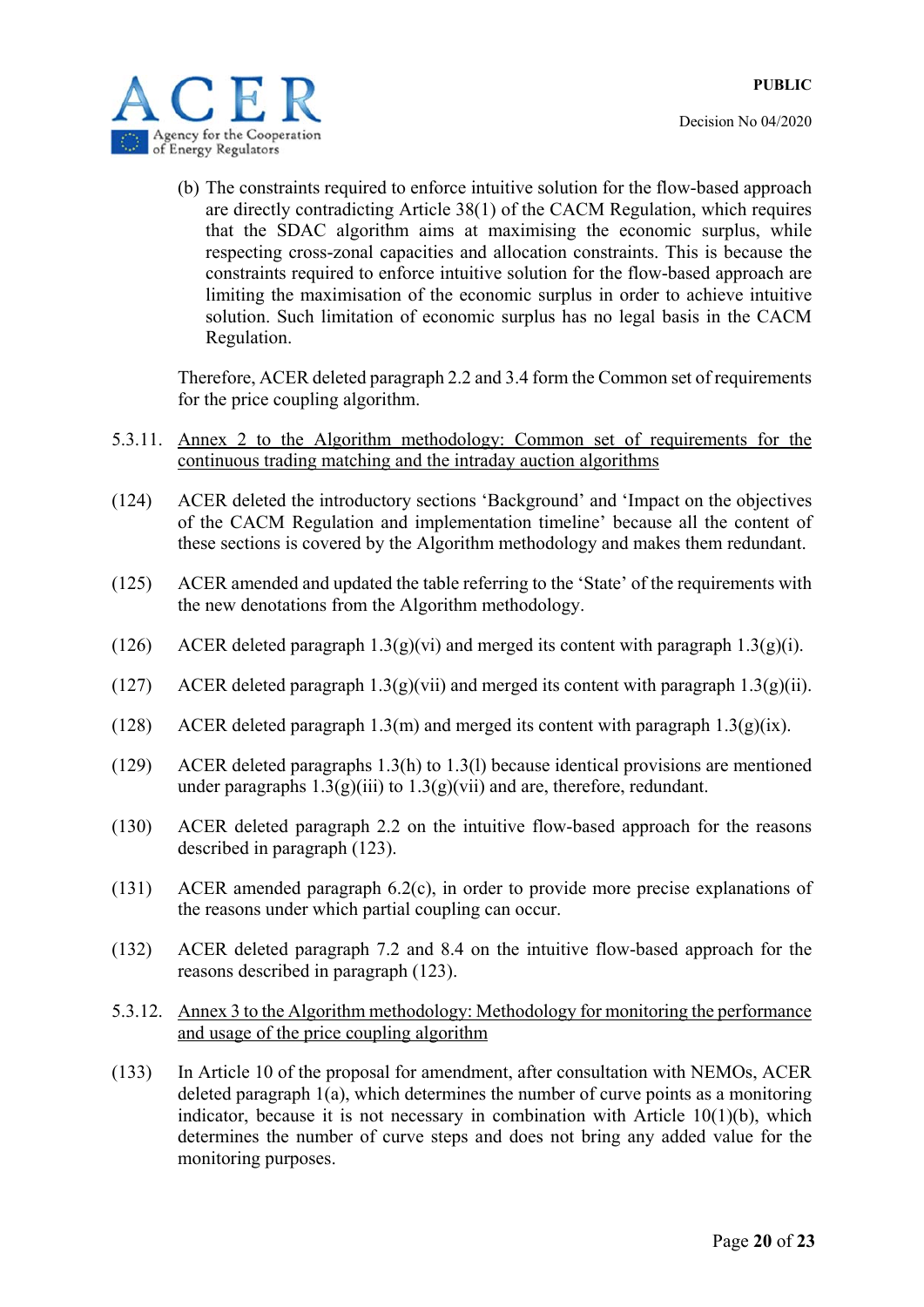



- (134) To enhance readability, ACER generally restructured the whole Annex. ACER unified the terminology and abbreviations used in the Algorithm methodology and in the Annex and rearranged and reworded the content of most Articles in order to provide clarity. Nevertheless, the content (i.e. the choice of indicators and the method by which they should be calculated, used and reported) and the purpose of the Annex remains unchanged.
- 5.3.13. Annex 4 to the Algorithm methodology: Methodology for monitoring the performance and usage of the continuous trading matching algorithm.
- (135) To enhance readability, ACER generally restructured the whole Annex. ACER unified the terminology and abbreviations used in the Algorithm methodology and in the Annex and rearranged and reworded the content of most Articles in order to provide clarity. Nevertheless, the content (i.e. the choice of indicators and the method by which they should be calculated, used and reported) and the purpose of the Annex remains unchanged.
- 5.3.14. Assessment of other points of the proposal for amendment
- (136) ACER deleted Article 7 because it did not have any content.
- (137) ACER introduced several editorial amendments. The most significant one relates to the transformation of the document into a format which enables enforceability. Further, the wording, use of the appropriate abbreviations and ordering of some chapters were changed in order to improve readability and clarity.

#### **6. CONCLUSION**

- (138) For all the above reasons, ACER considers the proposal for amendment compliant with the requirements of the CACM Regulation, provided that the amendments described in this Decision are integrated in the proposal for amendment, as presented in Annexes I, II, III, IV and V to this Decision.
- (139) Therefore, ACER approves the proposal for amendment subject to the necessary amendments and to the necessary editorial amendments. To provide clarity, Annexes I, II, III, IV and V to this Decision set out the proposal for amendment as amended and as approved by ACER,

### HAS ADOPTED THIS DECISION:

#### *Article 1*

The Algorithm methodology, the common set of requirements for the price coupling algorithm, the continuous trading matching algorithm and intraday auction algorithm, and the day-ahead and intraday algorithm monitoring methodologies,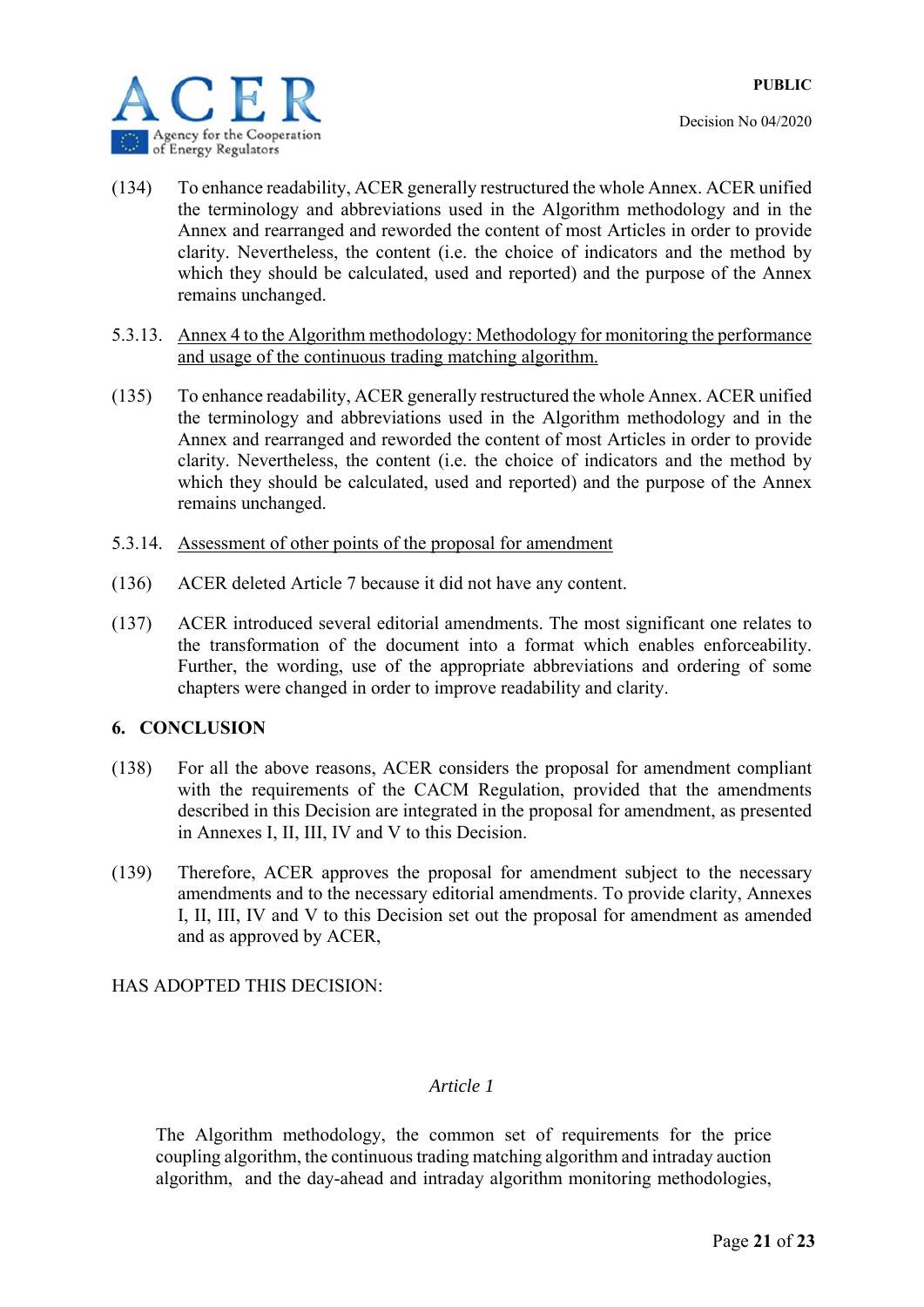

developed pursuant to Article 37 of Regulation (EU) 2015/1222, are adopted as set out in Annexes I, II, III, IV and V to this Decision.

#### *Article 2*

This Decision is addressed to

- ‐ BSP Regionalna Energetska Borza d.o.o.
- ‐ CROPEX Ltd
- ‐ EirGrid plc
- ‐ EMCO AS
- ‐ EPEX Spot SE
- ‐ EXAA AG
- ‐ GME Spa
- ‐ HEnEx SA
- ‐ HUPX Zrt.
- ‐ Independent Bulgarian Power Exchange (IBEX)
- ‐ Nasdaq Oslo ASA
- ‐ Nord Pool AS
- OKTE a.s.
- ‐ OMIE S.A.
- ‐ OPCOM S.A.
- ‐ OTE a.s.
- ‐ SONI Ltd
- ‐ Towarowa Gielda Energii S.A.

Done at Ljubljana, on 30 January 2020.

### *- SIGNED –*

*For the Agency The Director* 

C. ZINGLERSEN

#### Annexes:

Annex I – Methodology for the price coupling algorithm, the continuous trading matching algorithm and the intraday auction algorithm also incorporating a common set of requirements in accordance with Article 37(5) of the Commission Regulation (EU) 2015/1222 of 24 July 2015 establishing a guideline on capacity allocation and congestion management